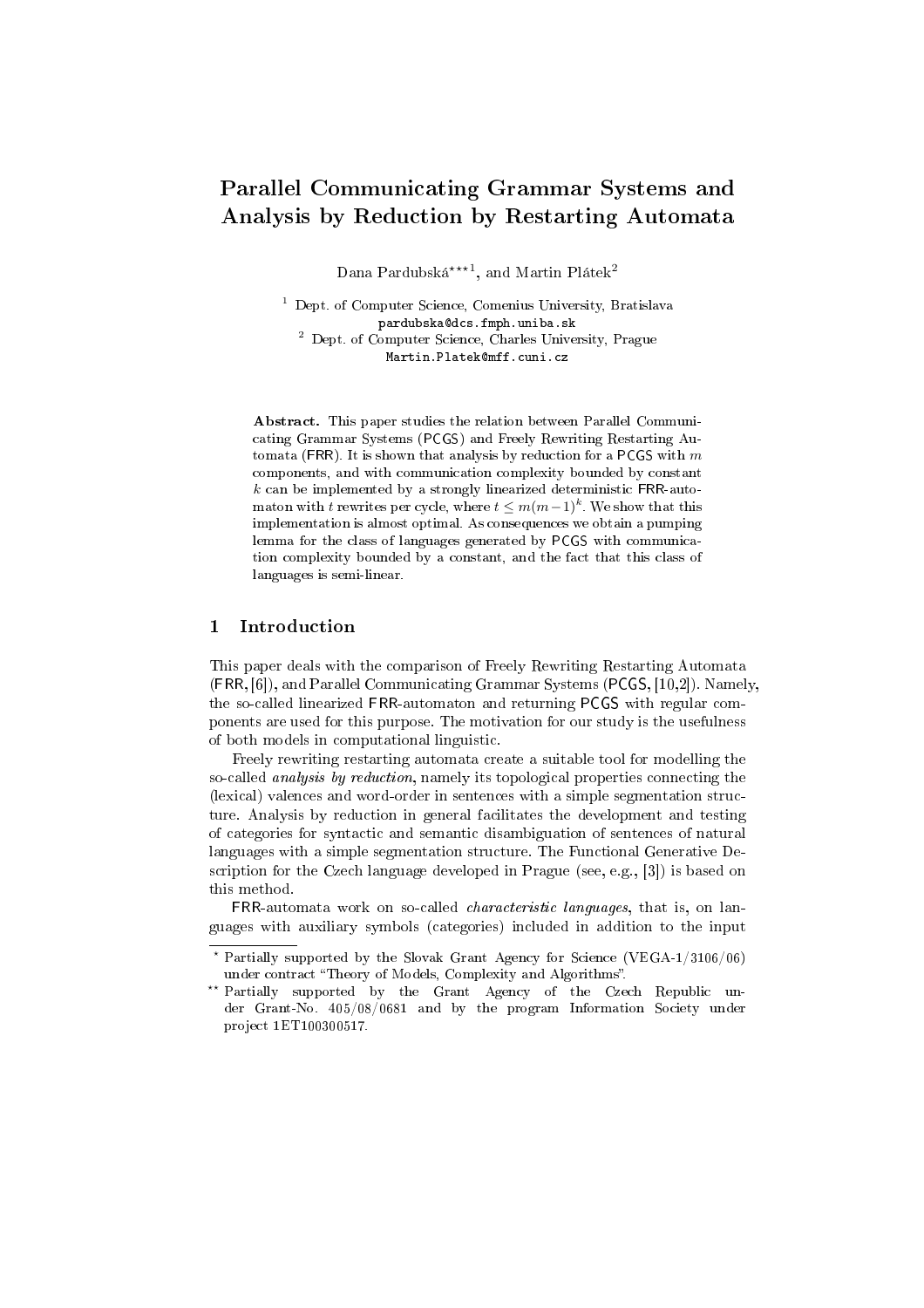symbols. The *proper language* is obtained from a characteristic language by removing all auxiliary symbols from its sentences. By requiring that the automata considered are linearized we restrict the number of auxiliary symbols allowed on the tape by a function linear in the number of terminals on the tape. We mainly focus on the deterministic restarting automata in order to ensure the *correctness* preserving property for the analysis, i.e., after any restart within an accepting computation the content of the tape is a word from the characteristic language, after any restart within a non-accepting computation the content of the tape is a word from the complement of the characteristic language, and if there is an nonaccepting computation for a word  $w$  then the word  $w$  is from the complement of the characteristic language. In fact, we consider strongly linearized restarting automata. This additional restriction requires that all rewrite operations must be deletions.

Parallel Communicating Grammar Systems handle the creation of copies of generated strings and their regular mappings in a natural way. This ability has a strong similarity to the generation of coordinations in the Czech language (and some other natural languages). However, the synonymy of coordinations has not been appropriately modelled yet.

In this paper we study the relation between PCGS's and FRR's. It is shown that analysis by reduction for a returning PCGS with  $m$  regular components, and with communication complexity bounded by constant  $k$  can be implemented by a strongly linearized deterministic FRR-automaton with  $t$  rewrites per cycle, where  $t \leq m(m-1)^k$ .

We show that this implementation is almost optimal. As a consequence of the proof we obtain a pumping lemma for the class of languages generated by PCGS with communication complexity bounded by a constant, and the fact that this class of languages is semi-linear. Let us recall that the class of unconstrained PCGS is not semi-linear.

The presented results show the potential ability of restricted PCGS's to model the valency and the (free) word-order of the simply segmented sentences of natural languages (i.e. sentences without coordinations, and segmented in a rather simple way).

The paper is organized as follows. In Section 2 we give the basic definitions and results concerning Freely Rewriting Automata. Parallel Communicating Grammar Systems are introduced in Section 3. We give the denitions, summarize known relevant facts and motivate the technical notions utilized in the proof of the main result of the paper there. Results are presented in Section 4 and finally, some closing remarks are given in Section 5.

### 2 Restarting Automata

A freely rewriting restarting automaton, abbreviated as FRR-automaton, is described by an 8-tuple  $M = (Q, \Sigma, \Gamma, \mathfrak{e}, \mathfrak{F}, q_0, k, \delta)$ . It consists of a finite-state control, a flexible tape, and a read/write window of a fixed size  $k \geq 1$ . Here Q denotes a finite set of (internal) states that contains the initial state  $q_0$ ,  $\Sigma$  is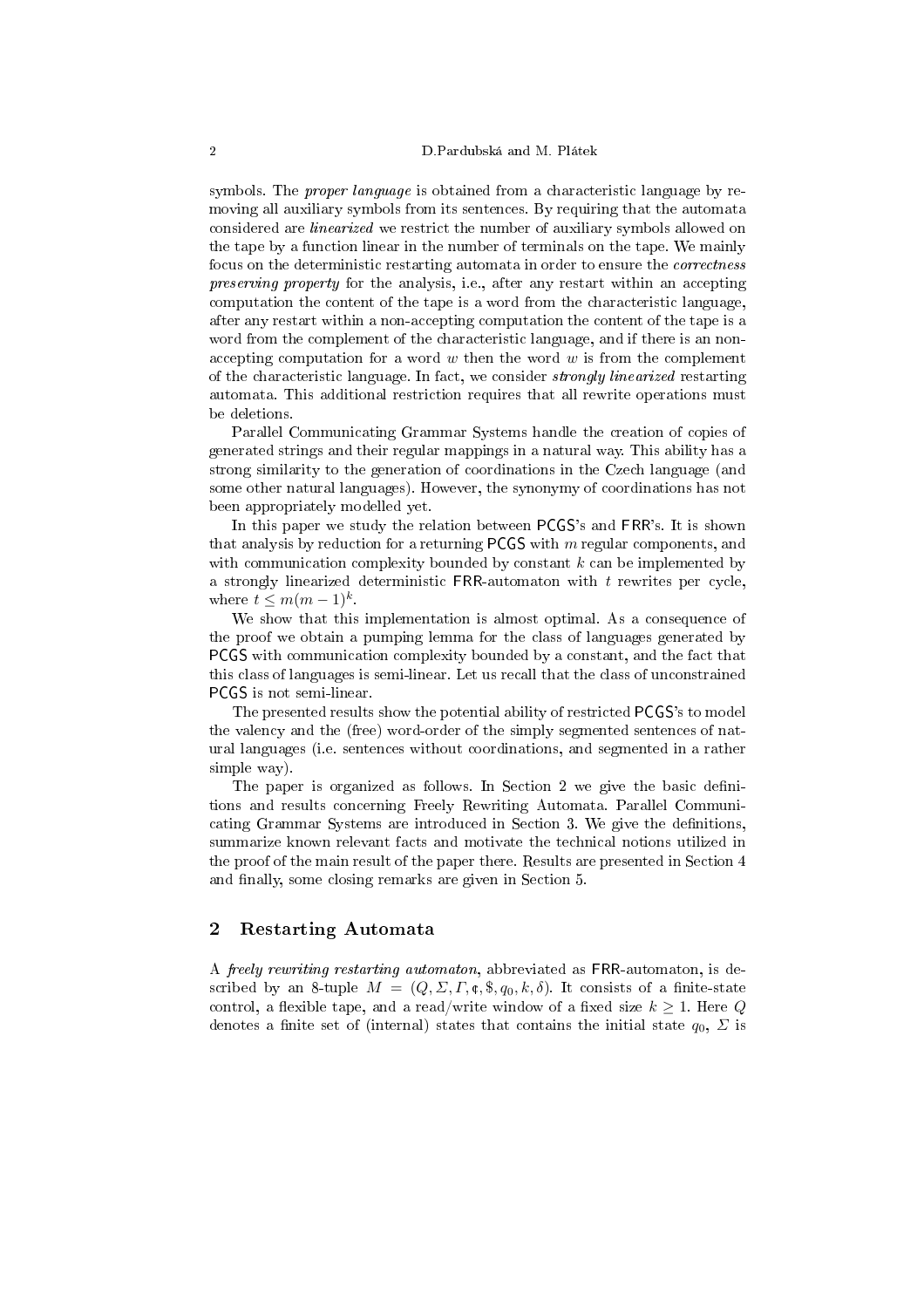a finite input alphabet, and  $\Gamma$  is a finite tape alphabet that contains  $\Sigma$ . The elements of  $\Gamma \setminus \Sigma$  are called *auxiliary symbols*. The additional symbols  $\mathfrak{e}, \mathfrak{F} \notin \Gamma$ are used as markers for the left and right end of the workspace, respectively. They cannot be removed from the tape. The behavior of  $M$  is described by a transition function  $\delta$  that associates transition steps to certain pairs of the form  $(q, u)$  consisting of a state q and a possible content u of the read/write window. There are four types of transition steps: move-right steps, rewrite steps, restart steps, and accept steps. A move-right step simply shifts the read/write window one position to the right and changes the internal state. A rewrite step causes M to replace a non-empty prefix u of the content of the read/write window by a shorter word  $v$ , thereby shortening the length of the tape, and to change the state. Further, the read/write window is placed immediately to the right of the string v. A restart step causes M to place its read/write window over the left end of the tape, so that the first symbol it sees is the left sentinel  $\mathfrak{c}$ , and to reenter the initial state  $q_0$ . Finally, an *accept step* simply causes M to halt and accept.

A configuration of M is described by a string  $\alpha q\beta$ , where  $q \in Q$ , and either  $\alpha = \varepsilon$  (the empty word) and  $\beta \in {\mathcal{C}} \setminus \{ \mathcal{C} \}$  or  $\alpha \in {\mathcal{C}} \setminus \{ \mathcal{C} \}$  and  $\beta \in \Gamma^* \setminus {\mathcal{C}}$ ; here q represents the current state,  $\alpha\beta$  is the current content of the tape, and it is understood that the window contains the first k symbols of  $\beta$  or all of  $\beta$  when  $|\beta| \leq k$ . A restarting configuration is of the form  $q_0 \text{cm} \text{*}$ , where  $w \in \Gamma^*$ .

Any computation of  $M$  consists of certain phases. A phase, called a cycle, starts in a restarting configuration. The window is shifted along the tape by move-right and rewrite operations until a restart operation is performed and thus a new restarting configuration is reached. If no further restart operation is performed, the computation necessarily finishes in a halting configuration  $$ such a phase is called a *tail*. It is required that in each cycle  $M$  performs at least one rewrite step. As each rewrite step shortens the tape, we see that each cycle reduces the length of the tape. We use the notation  $u\vdash_M^c v$  to denote a cycle of M that begins with the restarting configuration  $q_0\text{ru}\$$  and ends with the restarting configuration  $q_0 \text{c} v$ \$; the relation  $\vdash_M^{c^*}$  is the reflexive and transitive closure of  $\vdash_M^c$ .

A word  $w \in \Gamma^*$  is accepted by M, if there is a computation which starts from the restarting configuration  $q_0 \infty$ \$, and ends with an application of an accept step. By  $L_{\rm C}(M)$  we denote the language consisting of all words accepted by M. It is the characteristic language of M.

By Pr<sup>Σ</sup> we denote the projection from  $\Gamma^*$  onto  $\Sigma^*$ , that is, Pr<sup>Σ</sup> is the morphism defined by  $a \mapsto a$   $(a \in \Sigma)$  and  $A \mapsto \varepsilon$   $(A \in \Gamma \setminus \Sigma)$ . If  $v := \mathsf{Pr}^{\Sigma}(w)$ , then v is the  $\Sigma$ -projection of w, and w is an expanded version of v. For a language  $L \subseteq \Gamma^*$ , Pr<sup> $\Sigma(L) := \{ \Pr^{\Sigma}(w) \mid w \in L \}$ . Further, for  $K \subseteq \Gamma$ ,  $|x|_K$  denotes the</sup> number of occurrences of symbols from  $K$  in  $x$ .

In recent papers (see, e.g., [5]) restarting automata were mainly used as acceptors. The *(input) language* accepted by a restarting automaton  $M$  is the set  $L(M) := L_{\mathbb{C}}(M) \cap \mathbb{Z}^*$ . Here, motivated by linguistic considerations to model the analysis by reduction with parallel processing, we are rather interested in the socalled proper language of M, which is the set of words  $L_P(M) := Pr^{\Sigma}(L_C(M)).$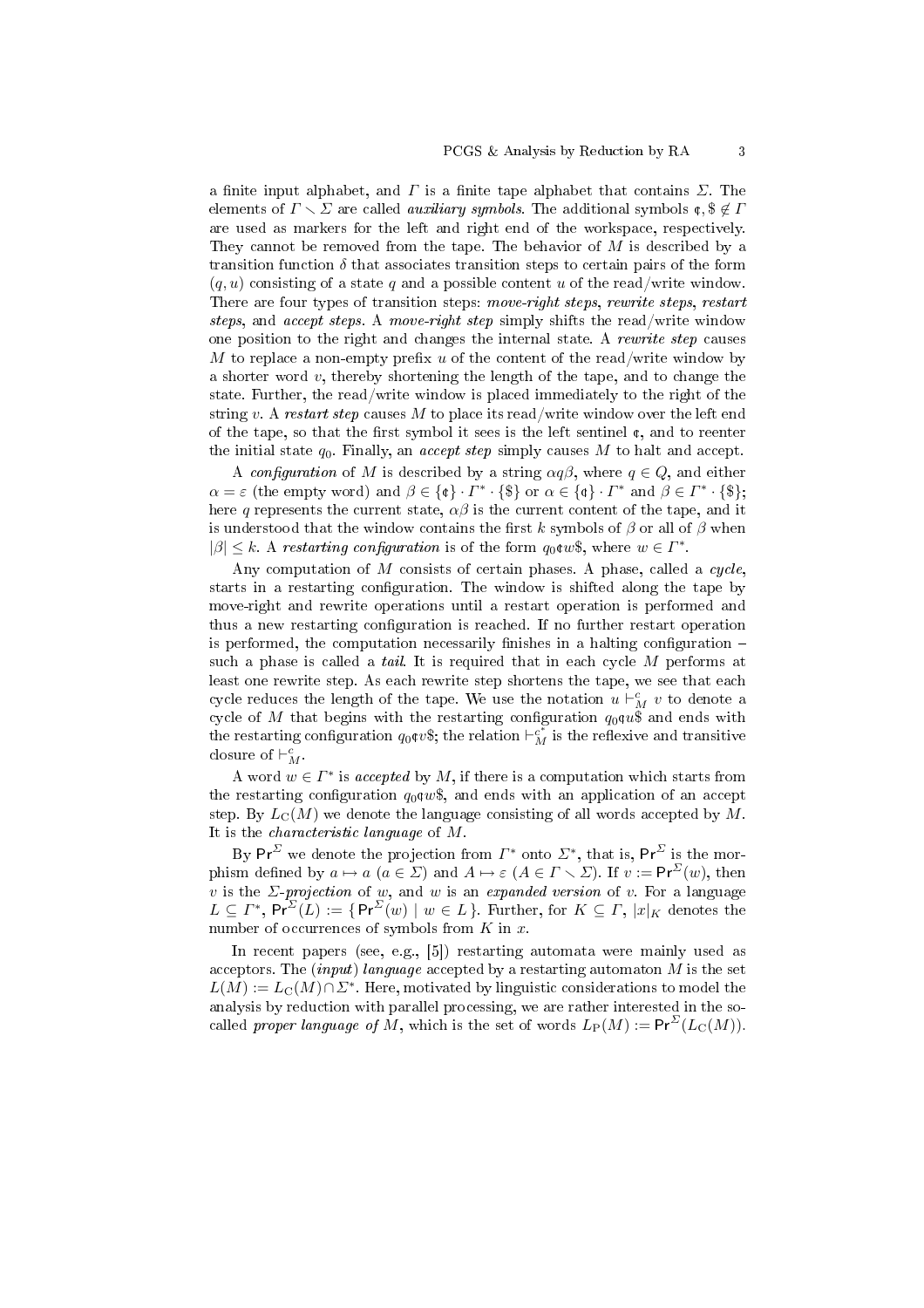Hence, a word  $v \in \Sigma^*$  belongs to  $L_P(M)$  if and only if there exists an expanded version u of v such that  $u \in L<sub>C</sub>(M)$ .

For each type X of restarting automata, we use  $\mathcal{L}_C(X)$  and  $\mathcal{L}_P(X)$  to denote the class of all characteristic languages and the class of all proper languages of automata of this type.

The following basic properties of FRR-automata are often used in proofs.

(Correctness Preserving Property.) Each deterministic FRR-automaton M is correctness preserving, i.e., if  $u \in L_{\mathcal{C}}(M)$  and  $u \vdash_M^{c^*} v$ , then  $v \in L_{\mathcal{C}}(M)$ , too.

(Cycle Pumping Lemma.) For any FRR-automaton  $M$ , there exists a constant p such that the following property holds. Assume that  $uxvyz \vdash_M^c ux'vy'z$ is a cycle of M, where  $u = u_1u_2\cdots u_n$  for some non-empty words  $u_1, \ldots, u_n$  and an integer  $n > p$ . Then there exist  $r, s \in \mathbb{N}_+$ ,  $1 \leq r < s \leq n$ , such that

 $u_1 \cdots u_{r-1} (u_r \cdots u_{s-1})^i u_s \cdots u_n x v y z \vdash_M^c u_1 \cdots u_{r-1} (u_r \cdots u_{s-1})^i u_s \cdots u_n x' v y' z$ holds for all  $i \geq 0$ , that is,  $u_r \cdots u_{s-1}$  is a "pumping factor" in the above cycle. Similarly, such a pumping factor can be found in any factorization of length greater than p of v or z as well as in any factorization of length greater than p of a word accepted in a tail computation.

We focus our attention on FRR-automata, for which the use of auxiliary symbols is less restricted than in  $[6]$ —we allow the number of auxiliary symbols to be linear in the length of the characteristic word.

**Definition 1.** Let  $M = (Q, \Sigma, \Gamma, \mathfrak{e}, \mathfrak{F}, q_0, k, \delta)$  be an FRR-automaton.

- (a) M is called linearized if there exists a constant  $j \in \mathbb{N}_+$  such that  $|w|_{\Gamma-\Sigma} \leq j \cdot |w|_{\Sigma} + j$  for each  $w \in L_C(M)$ .
- (b)  $M$  is called strongly linearized if it is linearized, and if each of its rewrite operations just deletes some symbols.

Since linearized FRR-automata operate in linear space, we have the following:

**Corollary 1.** If M is a linearized FRR-automaton, then the proper language  $L_P(M)$  is context-sensitive.

Due to our linguistic motivations we are mainly interested in the strongly linearized FRR-automata and their proper languages in what follows. We denote by SLnRR the class of strongly linearized deterministic FRR-automata, and, for  $t \in \mathbb{N}_+$ , we use the prefix t- to denote the types of FRR-automata that execute at most t rewrite steps in any cycle.

# 3 Parallel Communicating Grammar Systems

To be consistent with our previous works concerning the returning parallel communicating grammar system with regular components we follow the definitions and abbreviation PCGS from the early papers [10,2,7]. The same system is de fined in a slightly different way and denoted **PCREG** in [1]; the differences are only in formalism and denotations.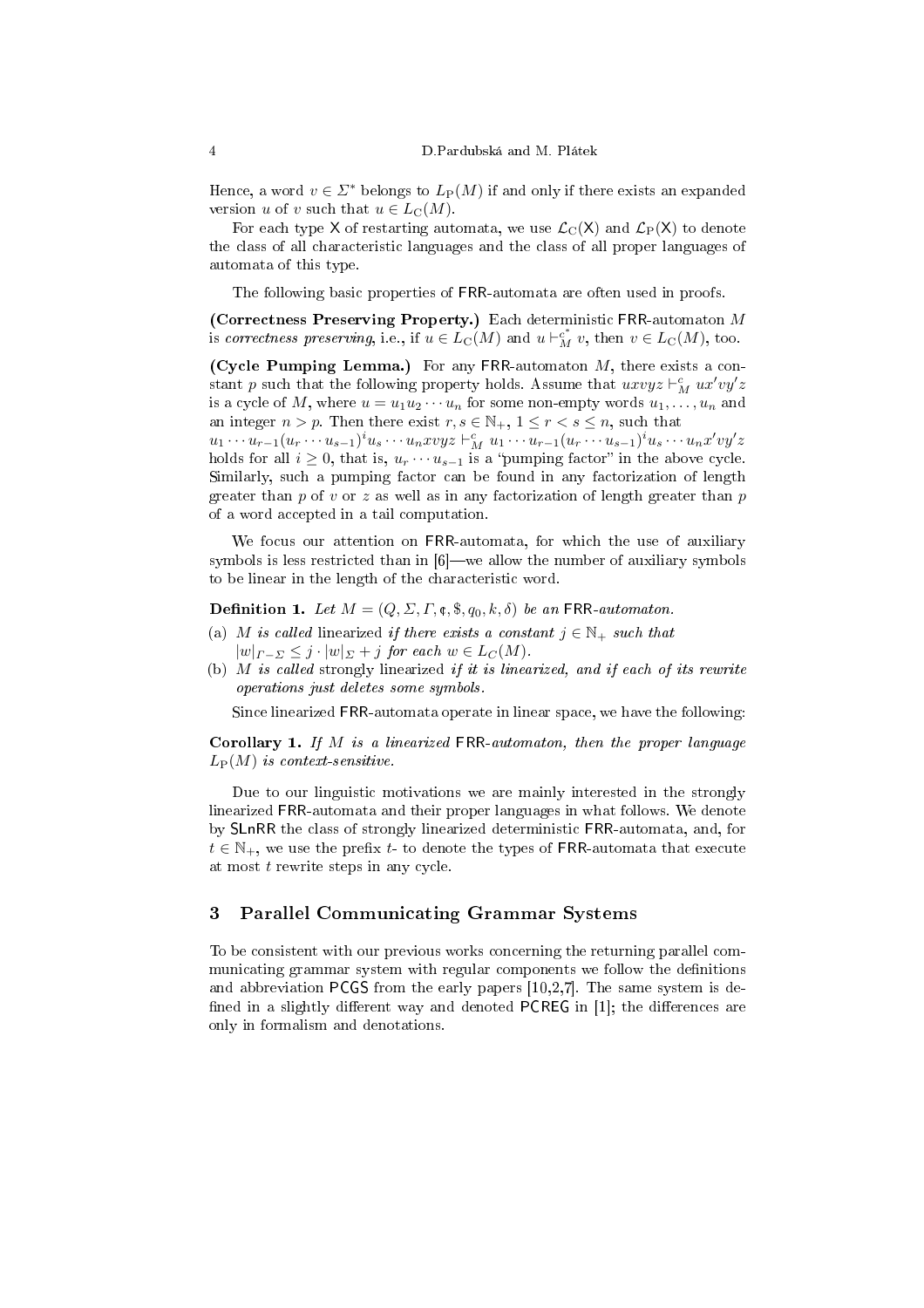PCGS of degree m,  $m \geq 1$ , is an  $(m + 1)$ -tuple  $\Pi = (G_1, \ldots, G_m, K)$ , where, for all  $i \in \{1, ..., m\}$ ,  $G_i = (N_i, T, S_i, P_i)$  are regular grammars, called component grammars, satisfying  $N_i \cap T = \emptyset$  and  $K \subseteq \{Q_1, \ldots, Q_m\} \bigcap \bigcup_{i=1}^m N_i$ is a set of special symbols, called communication symbols.

A configuration is an m-tuple  $C = (x_1, \ldots, x_m)$ ,  $x_i = \alpha_i A_i$ ,  $\alpha_i \in T^*$ ,  $A_i \in$  $(N_i \cup \varepsilon)$ ; we call  $x_i$  the *i*-th component of the configuration (resp. component). The nonterminal cut of configuration C is the m−tuple  $N(C) = (A_1, A_2, \ldots, A_m)$ . If  $N(C)$  contains at least one communication symbol, it is denoted  $NC(C)$  and called an NC-cut.

We say a configuration  $X = (x_1, \ldots, x_m)$  directly derives a configuration  $Y = (y_1, \ldots, y_m)$  and write  $X \Rightarrow Y$ , if Y is derived from X by one generative or communication step (see below). Informally, in a communication step any occurrence of a communication symbol  $Q_i$  in  $X$  is substituted by the  $i\text{-th}$  component of  $X$  (assuming that this component does not contain any communication symbol).

Let  $X = (x_1, \ldots, x_m), x_i = \alpha_i A_i, \alpha_i \in T^*, A_i \in (N_i \cup \varepsilon)$ :

1. (generative step) if  $A_i \notin K$  for all  $i, 1 \leq i \leq m$ , then

 $x_i \stackrel{G_i}{\Rightarrow} y_i$  for  $x_i \in T^*N_i$ ,  $y_i = x_i$  for  $x_i \in T^+$ ;

- 2. (communication step) if  $A_i \in K$  for some  $i, 1 \leq i \leq m$ , then for each k such that  $x_k = z_k Q_{j_k}, z_k \in T^*, Q_{j_k} \in K$ , the following holds:
	- (a) If  $A_{j_k} \notin K$ , then  $y_k = z_k x_{j_k}$  and  $y_{j_k} = S_{j_k}$ .
	- (b) If  $A_{i_k} \in K$ , then  $y_k = x_k$ .

For all remaining indices  $t$ , for which  $x_t$  does not contain a communication symbol and  $Q_t$  does not occur in any of  $x_i$ 's, we put  $y_t = x_t$ .

Now, we describe the derivations in a PCGS. A derivation of a PCGS Π is a sequence of configurations  $D = C_1, C_2, \ldots, C_t$ , where  $C_i \Rightarrow C_{i+1}$  in  $\Pi$ . If the first component of  $C_t$  is a terminal word w, then we usually write  $D(w)$  instead of D. Analogously, we denote by  $W(D)$  the terminal word generated within the derivation  $D$ . Every derivation can be viewed as a sequence of *generative steps* and communication steps.

If no communication symbol appears in any of the components, then we perform a generative step consisting of rewriting steps synchronously performed in each of the component grammars  $G_i, 1 \leq i \leq m$ . If any of the components is a terminal string, it is left unchanged. If any of the components contains a nonterminal that cannot be rewritten, the derivation is blocked. If the first component is a terminal word y, then y is the word generated by  $\Pi$  in this derivation.

If a communication symbol is present in any of the components, then a communication step is performed. It consists of replacing those communication symbols with the phrases they refer to for which the phrases do not contain communication symbols. Such an individual replacement is called a *communication*. Obviously, in one communication step at most  $m-1$  communications can be performed. If some communication symbol was not replaced in this communication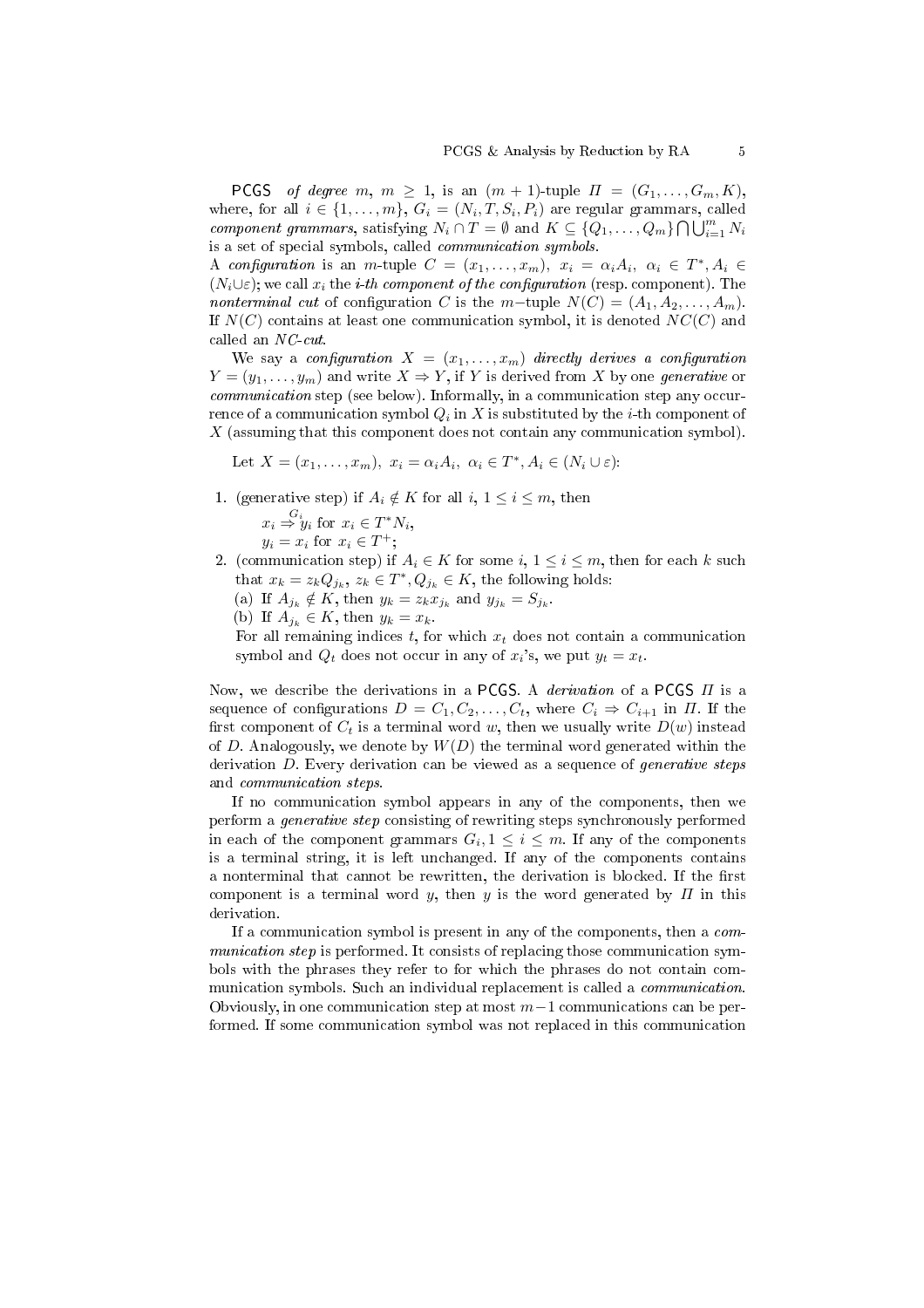step, it may be replaced in one of the next communication steps. Communication steps are performed until no more communication symbols are present or the derivation is blocked because no communication symbol can be replaced in the last communication step. This maximal sub-sequence of communication steps form a communication section.

Generative section is a non-empty sequence of generative steps between two consecutive communication steps (resp. communication sequences) in  $D(w)$ , resp. before the first and/or after the last communication step in  $D(w)$ .

Thus, communication steps divide the derivation into generative and communication sections.

The (terminal) language  $L(\Pi)$  generated by a PCGS  $\Pi$  is the set of terminal words that appears in a component  $G_1$ (this component is also called a *master* of the system):

$$
L(\Pi) = \{ \alpha \in T^* \mid (S_1, \ldots, S_m) \Rightarrow^+ (\alpha, \beta_2, \ldots, \beta_m) \}.
$$

To illustrate the derivation and to motivate/demonstrate the bellow defined notions let us give the illustrative example.

Example 1. Consider a PCGS  $\Pi_{ab}(2) = (G_1, G_2, G_3, \{Q_2, Q_3\})$  generating [8] the language

$$
L_{ab}(2) = \{a^{i_1}b^{i_1}a^{i_2}b^{i_1+i_2} \mid i_j \in \mathbb{N}\}.
$$

Bellow, the grammars are implicitly given by their productions;  $a, b$  are terminals, all other symbols are non-terminals.

 $P_1: \{S_1 \to aS_1 | aQ_2, Z_2 \to aZ_2 | aQ_3, Z_3 \to b\}$  $P_2: \quad \{S_2 \rightarrow bZ_2, \qquad Z_2 \rightarrow bZ_2\}$  $P_3: \{S_3 \to Z_3, \quad Z_3 \to bZ_3\}$ 

Let us consider the following derivation  $D_1(w)$ ; we write the configurations into columns and separate them by sign | when the particular step is generative, resp. by sign || to point out the communication step.

$$
\begin{vmatrix} S_1 & aS_1 & a^2S_1 & a^3Q_2 \\ S_2 & bZ_2 & b^2Z_2 & b^3Z_2 \\ S_3 & Z_3 & bZ_3 & b^2Z_3 \end{vmatrix} \begin{vmatrix} a^3b^3Z_2 & a^3b^3aZ_2 \\ b^3Z_2 & b^2Z_2 \\ b^2Z_3 & b^2bZ_3 \end{vmatrix} \begin{vmatrix} a^3b^3a^2Q_3 \\ b^2Z_2 \\ b^2b^2Z_3 \end{vmatrix} \begin{vmatrix} a^3b^3a^2b^2b^2Z_3 & a^3b^3a^2b^2b^2b \\ b^2Z_2 & b^2Z_2 \\ S_3 & S_3 \end{vmatrix} \begin{vmatrix} a^3b^3a^2b^2b^2Z_3 & a^3b^3a^2b^2b^2b \\ b^2bZ_2 & b^2Z_3 \\ Z_3 & S_3 \end{vmatrix}
$$

1st generative section

The derivation has three generative sections; the content of the first grammar at the end of the first generative section is  $a^3Q_2$ , thus the terminal string  $a^3$  has been generated in grammar  $G_1$  within this section.  $\diamond$ 

Let  $D = D(w) = C_0, C_1, \ldots, C_t$  be the derivation of w by  $\Pi$ ;  $D(w)$ ,  $\Pi$ , and  $w$  are fixed in what follows. Several notions can be associated with the derivation  $D(w)$  which help to analyze the derivation of  $\Pi$  and to unambiguously describe w. We start with those describing the structure of  $w$  first.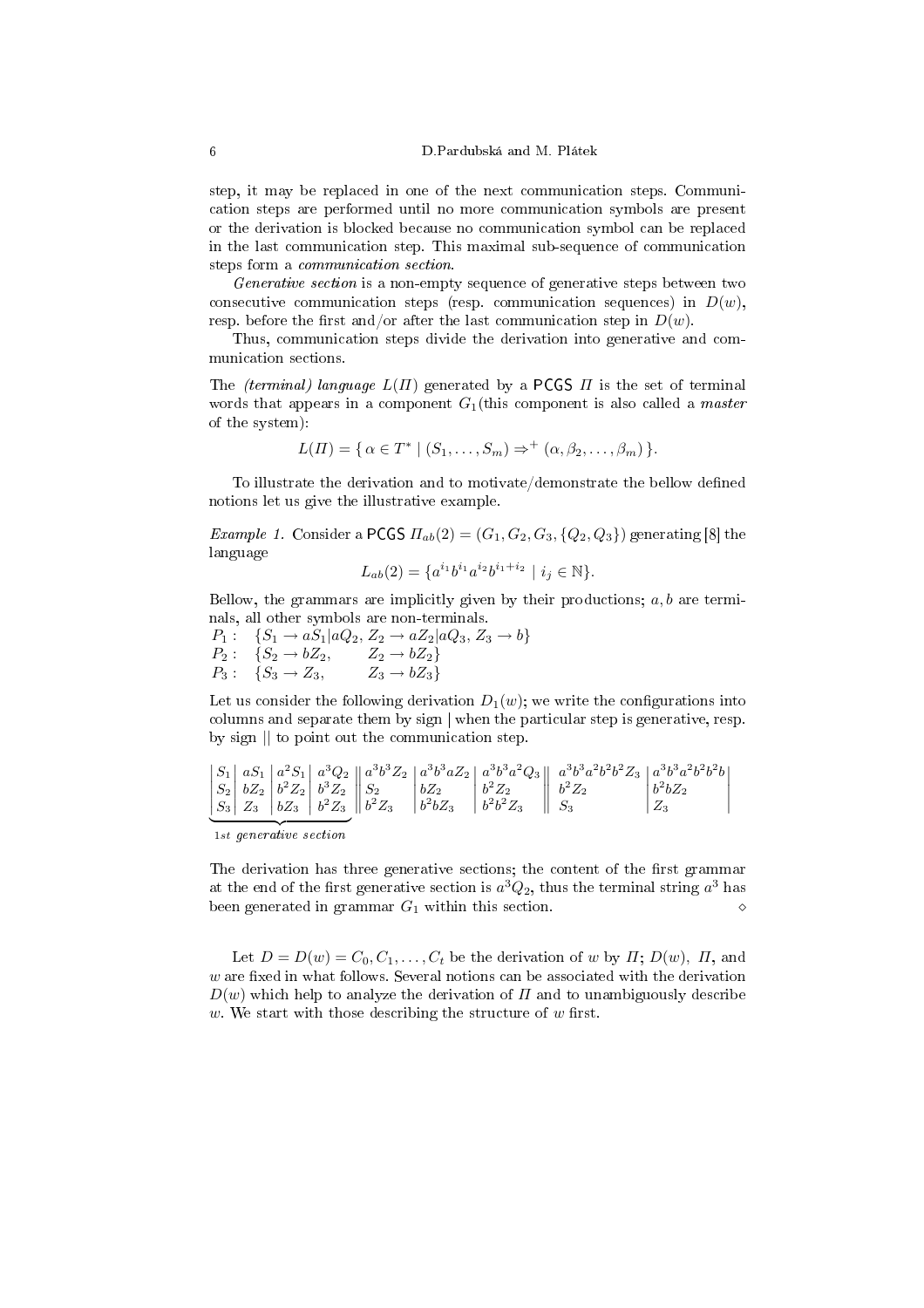- $g(i, j)$ , resp.  $g(i, j, D(w))$  denotes the terminal part generated by  $G_i$  within the j-th generative section of  $D(w)$ , we call it  $(i, j)$ -(generative) factor (by  $D(w)$ )
- $n(i, j)$ , resp.  $n(i, j, D(w))$  denotes the number of occurrences of  $g(i, j)$  in w. Note that  $n(i, j) > 1$  is possible, when there are at least two different component grammars requiring the content of the same component grammar at the same time (see Example 2).

Communication structure  $CS(D(w))$  captures the connection between the terminal word w and its particular derivation  $D(w)$ —it determines, how w is composed from individual  $g(i, j)$ 's:

$$
CS(D(w)) = (i_1, j_1), (i_2, j_2), \dots, (i_r, j_r), \text{where } w = g(i_1, j_1)g(i_2, j_2)\dots g(i_r, j_r).
$$

The set of the tuples of indices of  $CS(D(w))$  is denoted  $I(D(w))$ . Realize that a communication has been involved if  $(i, j) \in I(D(w))$  for  $i \neq 1$ .

Let us analyze the derivation  $D_1(w)$  from Example 1:

| $g(1,1) = a^3$ | $g(1,2) = a^2$ | $g(1,3) = b$      |
|----------------|----------------|-------------------|
| $g(2,1) = b^3$ | $g(2,2) = b^2$ | $g(2,3) = b$      |
| $g(3,1) = b^2$ | $g(3,2) = b^2$ | $g(3,3)=\epsilon$ |
|                |                |                   |

$$
w = a3b3a2b5 = g(1, 1)g(2, 1)g(1, 2)g(3, 1)g(3, 2)g(1, 3)
$$

We can see that the communication structure  $CS(D_1(w))$ ,  $I(D_1(w))$  and particular  $n(i, j)$ 's have the following form:

 $CS(D_1(w)) = (1, 1)(2, 1)(1, 2)(3, 1)(3, 2)(1, 3)$  $I(D_1(w)) = \{(1, 1), (2, 1), (1, 2), (3, 1), (3, 2), (1, 3)\}$  $n(1, 1) = n(1, 2) = n(2, 1) = n(3, 1) = n(3, 2) = 1$  $n(1,3) = n(2,2) = n(2,3) = n(3,3) = 0$ 

The last couple of notions is mostly connected with the derivations themselves.

The trace of a (sub)derivation D is the sequence  $T(D)$  of nonterminal cuts of individual configurations of D;  $T(D)=N(C_0), N(C_1), \ldots, N(C_t)$ . Note that (in general) the trace does not unambiguously identify the derivation.

The communication sequence, resp. NC-sequence is defined analogously;  $NCS(D)$ is the sequence of all NC-cuts in the  $(sub)$  derivation  $D$ . Let us recall that any NC-cut contains at least one communication symbol. Realize also that the communication sequence  $NCS(D(w))$  unambiguously defines the communication structure of  $w$ . Moreover, the set of words with the same communication sequence/structure might, in general, be infinite.

A cycle in the derivation is such a smallest (continuous) sub-derivation  $\mathcal C$  od  $D$ ,  $C = C_1, \ldots, C_j$ , in which the corresponding first and last nonterminal cuts are the same;  $N(C_1) = N(C_i)$ .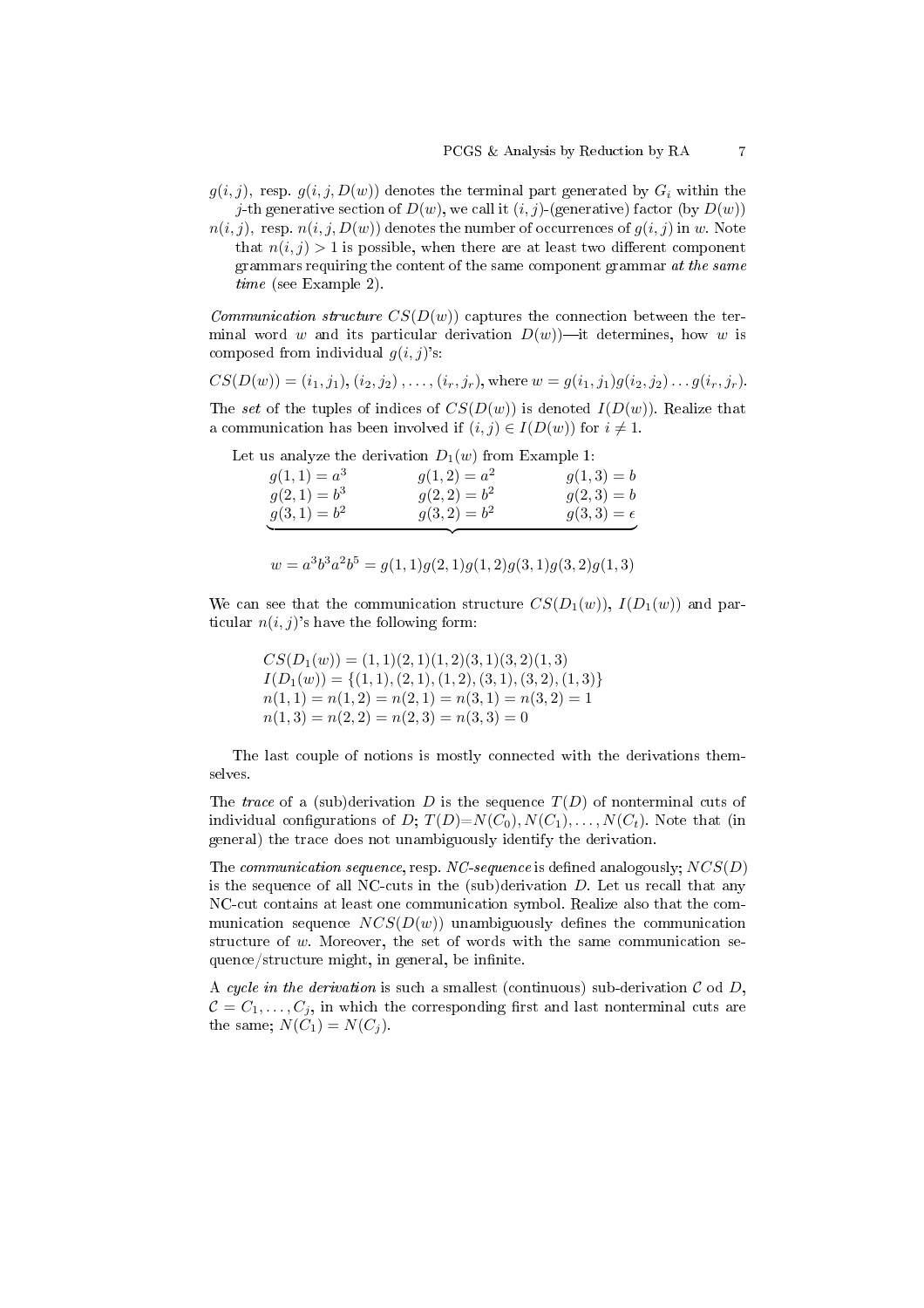If none of nonterminal cuts involved in  $\mathcal C$  contains a communication symbol then, obviously, whole cycle is contained in one generative section; we speak about a *generative cycle* in this case. If the only nonterminal cuts of  $C$  containing a communication symbols are the first and the last one  $(N(C_1) = N(C_i))$ , then the cycle is called *communication cycle*.

Note that, if there is a cycle in the derivation  $D(w)$  then manifold repetition<sup>3</sup> of the cycle is possible and the resulting derivation is again a derivation of some terminal word. We call a derivation  $D(w)$  reduced if every repetition of its cycle leads to a *longer* terminal word  $\omega$ ;  $|w| < |\omega|$ . Obviously, to every derivation  $D(w)$  there is an equivalent reduced derivation  $D'(w)$  of the same word. In what follows, we consider only the derivations that are reduced.

Fact 1 Repetition/deletion of a generative cycle does not change the communication sequence and communication structure of the derivation.

Again, we illustrate the defined notions on the derivation 
$$
D_1
$$
 from Example 1.  
\n
$$
T(D_1) = \begin{pmatrix} S_2 \\ S_2 \\ S_3 \end{pmatrix} \begin{pmatrix} S_1 \\ Z_2 \\ Z_3 \end{pmatrix} \begin{pmatrix} S_1 \\ Z_2 \\ Z_3 \end{pmatrix} \begin{pmatrix} Q_2 \\ Z_2 \\ Z_3 \end{pmatrix} \begin{pmatrix} Z_2 \\ Z_2 \\ Z_3 \end{pmatrix} \begin{pmatrix} Q_3 \\ Z_2 \\ Z_3 \end{pmatrix} \begin{pmatrix} Z_3 \\ Z_2 \\ Z_3 \end{pmatrix} \begin{pmatrix} Z_3 \\ Z_2 \\ Z_3 \end{pmatrix}
$$
\ngenerative cycle  
\n
$$
NCS(D_1) = \begin{pmatrix} Q_2 \\ Z_2 \\ Z_3 \end{pmatrix} \begin{pmatrix} Q_3 \\ Z_2 \\ Z_3 \end{pmatrix}
$$

Delete the first generative cycle from the derivation  $D_1$ . As a result, we have the derivation  $D_2$ :

$$
\begin{vmatrix} S_1 & aS_1 & a^2Q_2 \\ S_2 & bZ_2 & b^2Z_2 \\ S_3 & Z_3 & bZ_3 \end{vmatrix} \begin{vmatrix} a^2b^2Z_2 & a^2b^2aZ_2 & a^2b^2a^2Q_3 \\ s_2 & bZ_2 & b^2Z_2 \\ b_2 & b_2 & b^2Z_3 \end{vmatrix} \begin{vmatrix} a^2b^2a^2bb^2Z_3 & a^2b^2a^2bb^2B \\ b^2Z_2 & b^2bZ_2 & b^2bZ_2 \\ s_3 & s_2 & s_2 \end{vmatrix}
$$

Deletion of the generative cycle has caused the change of the terminal strings generated within the first generative section and consequently, the terminal word  $\omega$  generated within this changed derivation  $D_2$ .

$$
g(1, 1, D_2) = a^2, g(2, 1, D_2) = b^2, g(3, 1, D_2) = b \text{ and } CS(D_1) = CS(D_2)
$$
  

$$
\downarrow \qquad \qquad \downarrow
$$
  

$$
\omega = g(1, 1, D_2)g(2, 1, D_2)g(1, 2, D_2)g(3, 1, D_2)g(3, 2, D_2)g(1, 3, D_2) = \mathbf{a}^2 \mathbf{b}^2 \mathbf{a}^2 \mathbf{b} \mathbf{b}^2 \mathbf{b}
$$

Finally, let us define the notion of *communication complexity*. This paper utilizes the notion of communication complexity from [2,7]. Informally, communication complexity of a derivation  $D$  (denoted  $com(D)$ ) is defined as the number of communications performed within the derivation  $D$ . E.g., the communication complexity of the derivation  $D_1$  from Example 1 is equal 2.

Then, communication complexity of the language and associated complexity class are also defined in the usual way (always considering the corresponding maximum):

<sup>3</sup> Deletion of a cycle is also possible.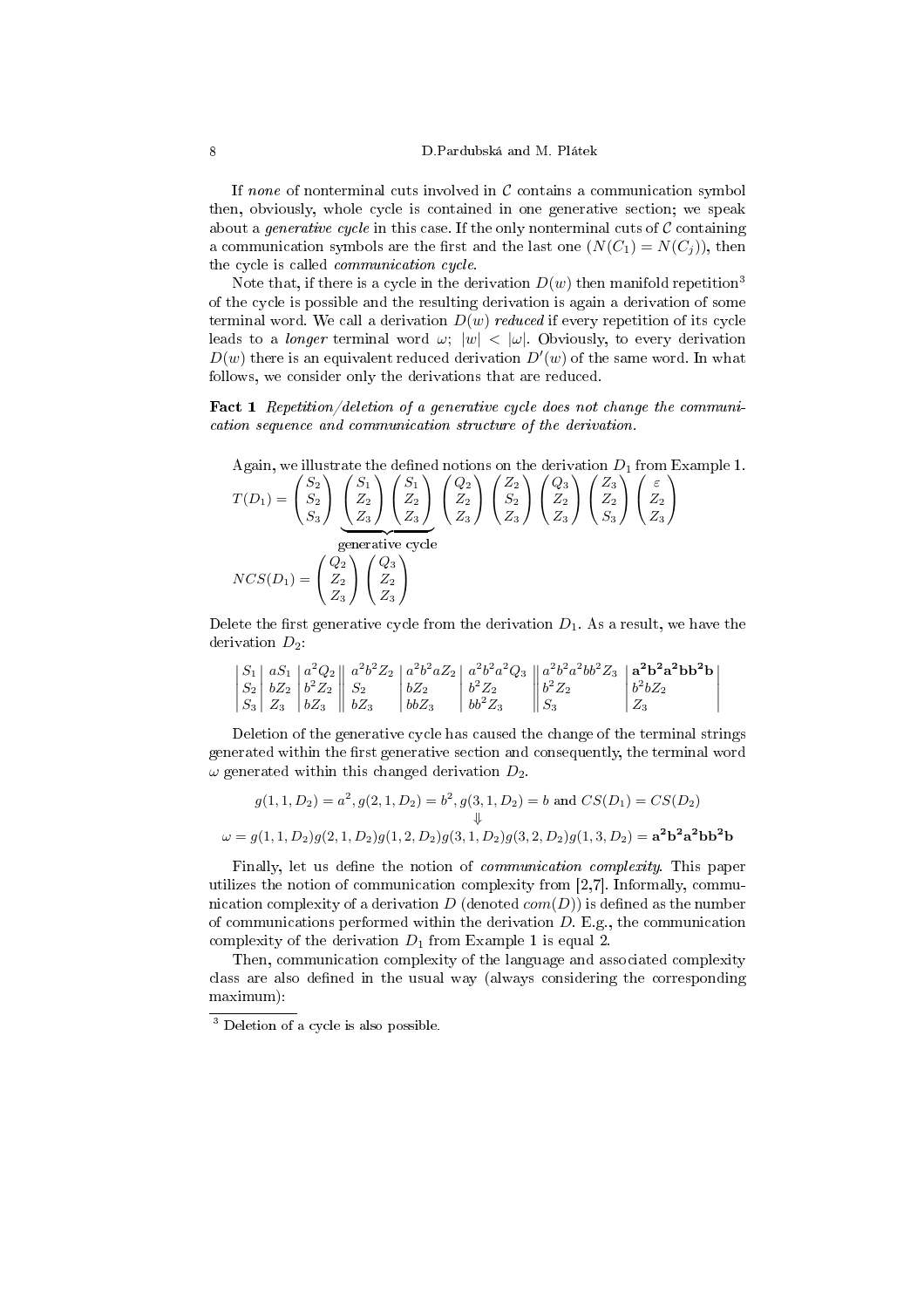**Definition 2.** Let  $\Pi = (G_1, \ldots, G_m, K)$  be a PCGS and  $D(w) = C_0, C_1, \ldots, C_t$ , where  $C_i = (C_{i,1}, C_{i,2}, \ldots, C_{i,m})$ , be the derivation of w by  $\Pi$ . Denote by  $I$ ,  $I = \{t_1, t_2, \ldots, t_k \mid t_1 < t_2 < \ldots < t_k\},\$  the set of all communication steps of  $D(w)$ for which the  $(t_i - 1)$ -st step is rewriting. Then  $com(D(w)) = \sum_{i=1}^{k} |C_{t_i}|_K$ .

**Definition 3.** Let  $f : \mathbb{N} \to \mathbb{N}^+$  be a function,  $\Pi$  be a PCGS, and  $w \in L(\Pi)$ . We say that  $\Pi$  is of communication complexity f if, for any derivation  $D(w)$  by  $\Pi$ ,  $com(D(w)) \le f(|w|)$ . We say that a language L has communication complexity f, if there exists a PCGS  $\Pi$  of communication complexity f such  $L = L(\Pi)$ . The class of languages with communication complexity f is denoted  $COM(f(n))$ ; for  $f(n) = k$  the corresponding class is denoted COM(k).

Realize that if  $L \in \text{COM}(k)$ , then there is a PCGS  $\Pi$  generating  $L$  such that none of its derivations contains a communication cycle. We say that  $\Pi$  is a PCGS without a communication cycle or equivalently that  $\Pi$  is a PCGS with constant communication complexity. The problem of deciding whether a given PCGS is of constant communication complexity or not is decidable.

Here, we are mainly interested in the class COM(k). Relevant observations characterizing the derivations of PCGS with constant communication complexity (see [7] for more information) are summarized in the following facts:

Fact 2 Let  $\Pi$  be a PCGS without a communication cycle. Then there are constants  $d(\Pi)$ ,  $\ell(\Pi)$ ,  $s(\Pi)$  such that

- 1. the number  $n(i, j)$  of occurrences of individual  $g(i, j)'s$  in reduced derivation is bounded by  $d(\Pi); n(i, j) \leq d(\Pi);$
- 2. the length of the communication structure for every reduced derivation is bounded by  $\ell(\Pi)$ ;
- 3. the cardinality of the set of the possible communication structures corresponding to a reduced derivation by  $\Pi$  is bounded by  $s(\Pi)$ .

Fact 3 Let  $\Pi$  be a PCGS without a communication cycle,  $D(w)$  a reduced derivation of a terminal word w. Then there is a constant  $e(\Pi)$  such that, if more than  $e(\Pi)$  generative steps of j-th generative section were performed than at least one  $g(i, j, D(w))$  has been changed.

Corollary 2. Let  $\Pi$  be a PCGS without a communication cycle. Then the set of all generative-cycle free derivations by  $\Pi$  is finite.

# 4 Results

We start the section showing that a language generated by a PCGS  $\Pi$  with constant communication complexity can be analyzed (by reduction) by a t-SLnRRautomaton M.

The high-level idea is to merge the terminal word  $w$  with the information describing its reduced derivation  $D(w)$  in a way allowing simultaneously the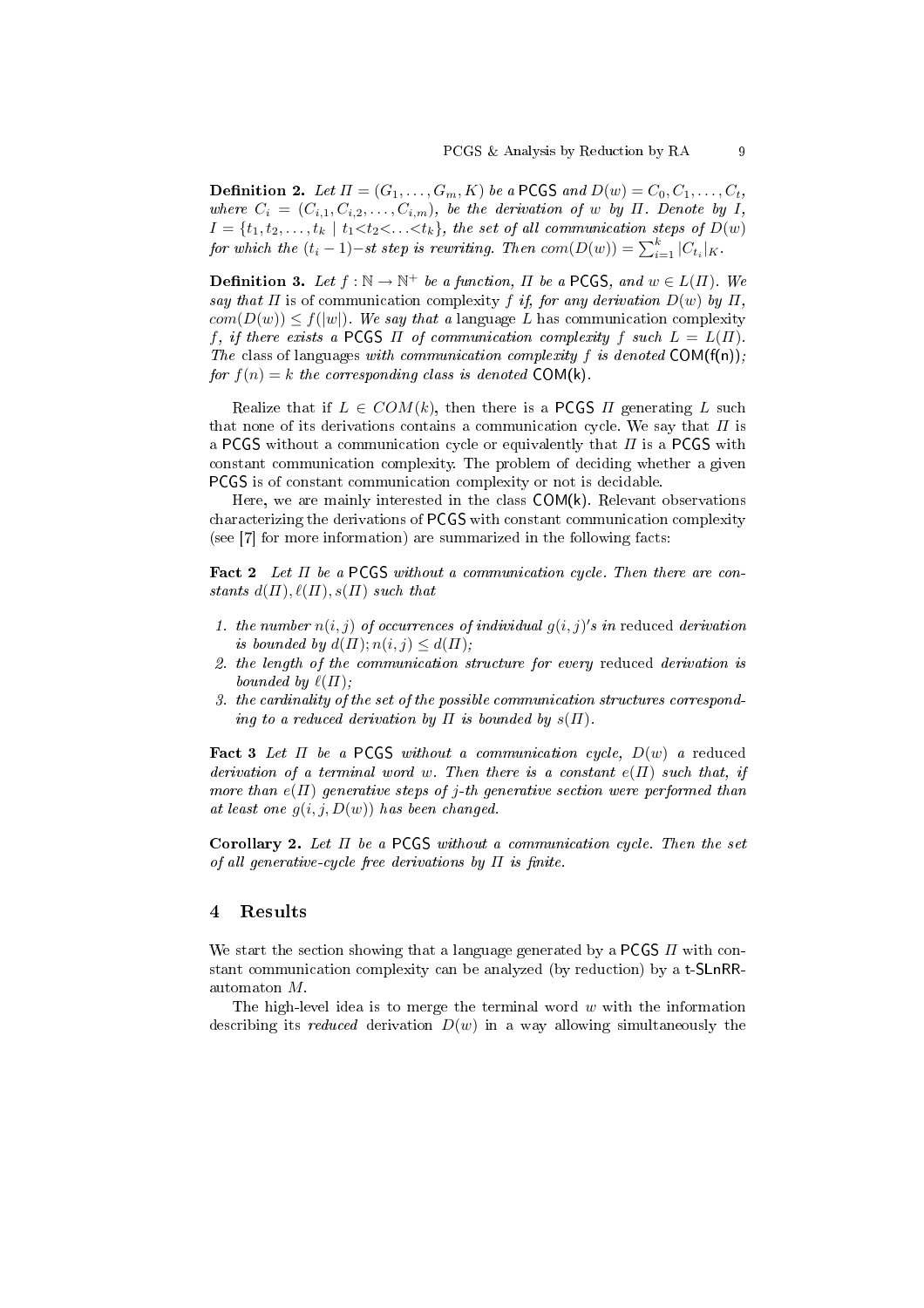#### 10 D.Pardubská and M. Plátek

"simulation/reduction" of the derivation  $D(w)$  and the correctness checking. Analysis by reduction is based on the deletion of the parts of a (characteristic) word which correspond to parts generated within one generative cycle. To be able to identify necessary sub-words corresponding to one generative cycle we insert the delimiters  $[b, i, j]$ ,  $[e, i, j]$  to denote the beginning and end of individual  $g(i, j)$ 's into a characteristic word. To make the computation deterministic, we prefix the characteristic word with communication structure. Such a merged (characteristic) word is then called  $\Pi$ -description of w.

Now, let us describe the construction of  $\Pi$ -description of w in more details. Assume the derivation rules in individual component grammars are ordered. Let  $(\alpha_1A_1,\ldots,\alpha_mA_m)$  be the configuration at the beginning of the j-th generative section,

$$
\begin{pmatrix}\n\alpha_1 A_1 \\
\alpha_2 A_2 \\
\vdots \\
\alpha_m A_m\n\end{pmatrix}\n\begin{pmatrix}\n\alpha_1 \alpha_{1,1} A_{1,1} \\
\alpha_2 \alpha_{1,2} A_{1,2} \\
\vdots \\
\alpha_m \alpha_{1,m} A_{1,m}\n\end{pmatrix}\n\begin{pmatrix}\n\alpha_1 \alpha_{1,1} A_{1,1} \\
\alpha_2 \alpha_{1,2} A_{1,2} \\
\vdots \\
\alpha_m \alpha_{1,m} A_{1,m}\n\end{pmatrix}\n\begin{pmatrix}\n\alpha_1 \alpha_{1,1} \alpha_{2,1} \dots \alpha_{s,1} A_{s,1} \\
\alpha_2 \alpha_{1,2} \alpha_{2,2} \dots \alpha_{s,2} A_{s,2} \\
\vdots \\
\alpha_m \alpha_{1,m} \alpha_{2,m} \dots \alpha_{s,m} A_{s,m}\n\end{pmatrix}
$$

be the sub-derivation corresponding to this generative section;  $\stackrel{(i_1,\ldots,i_m)}{\rightarrow}$  means, that j-th component grammar has applied its  $i_j$ -th derivation rule. Merging the description of this sub-derivation into  $g(i, j)$  we obtain extended version  $ex-g(i, j)$ of  $q(i, j)$ :

$$
ex\text{-}g(i,j)=[b,i,j]\begin{pmatrix}i_{1,1} \\ i_{1,2} \\ \dots \\ i_{1,m}\end{pmatrix}\alpha_{1,i}\begin{pmatrix}i_{2,1} \\ i_{2,2} \\ \dots \\ i_{2,m}\end{pmatrix}\alpha_{2,i}\cdots\begin{pmatrix}i_{s,1} \\ i_{s,2} \\ \dots \\ i_{s,m}\end{pmatrix}\alpha_{s,i}[e,i,j]
$$

Note that the terminal strings  $\alpha_1, \ldots, \alpha_m$  from the configuration at the beginning of the j-th generative section have not been generated within the j-th generative section and thus are *not* involved in  $ex-g(i, j)$ . Realize that all nonterminals  $A_1, \ldots, A_m, \ldots, A_{1,1}, \ldots, A_{s,m}$  and thus also all nonterminal/communication cuts and cycles are implicitly given in  $ex-q(i, j)$ .

We use  $ex-g(i, j)$  to merge the (topological) information about derivation  $D(w)$  into w. Obviously, we can speak about traces and factor cycles in the extended factor  $ex-g(i, j)$  similarly as we speak about traces and generative cycles in derivations.

Replace any occurrence of  $g(i, j)$  in w by  $ex-g(i, j)$ ; the result is denoted  $ex-w$ . Then, concatenating NC-sequence of  $D(w)$  and  $ex-w$  we obtain  $\Pi$ -description of w:

$$
Hd(D(w)) = #NCS(D(w))ex-w#
$$

Remember that the  $\Pi$ -description of w is closely related to some (fixed) derivation  $D(w)$  of w. In general, there might be several  $\Pi$ -descriptions of the same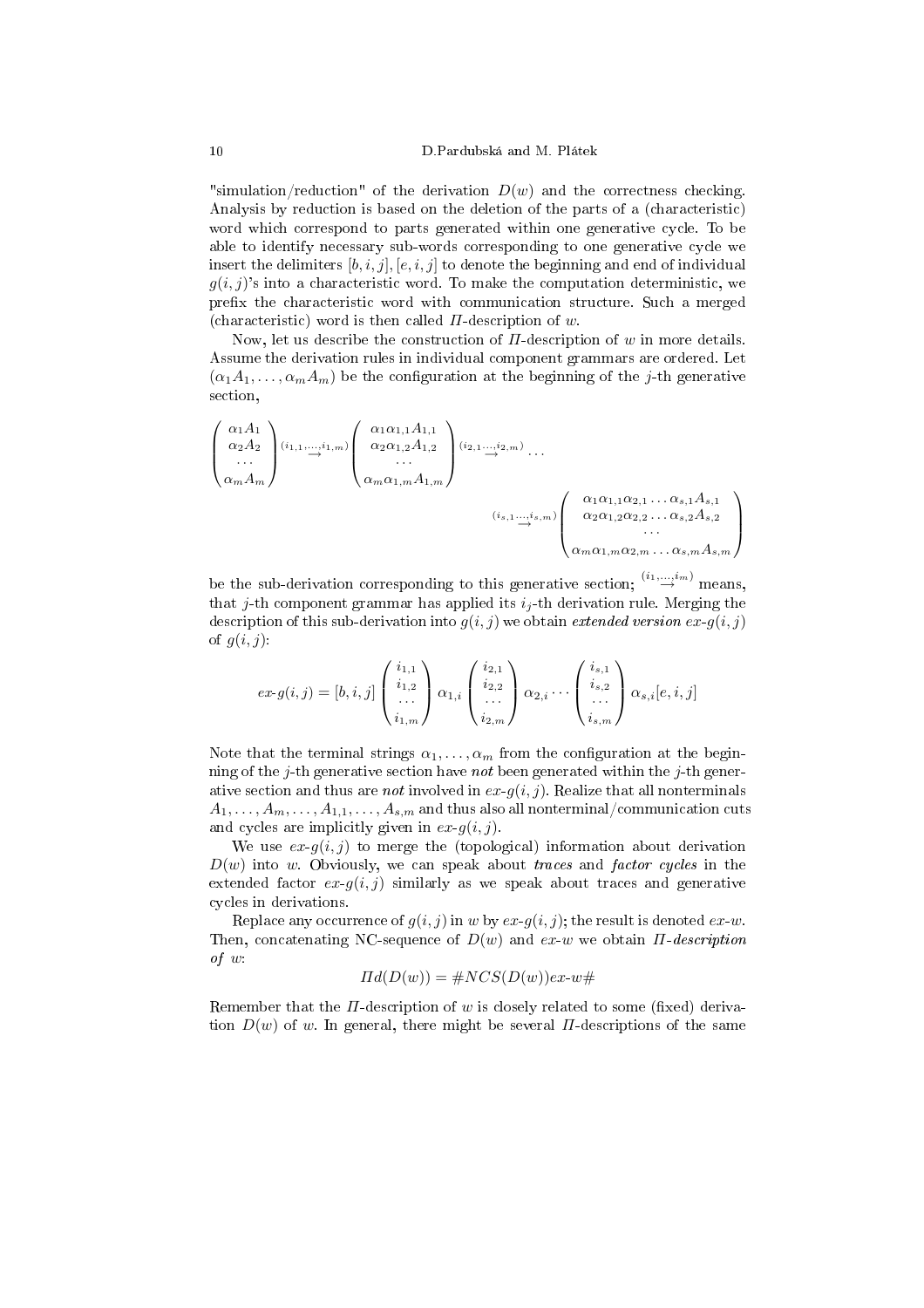word w. Choosing one  $\Pi$ -description of w, we have fixed one of its derivations, namely  $D(w)$ .

Let the derivation rules in the component grammars in Example 1 be ordered from left to right. Then, for the derivation  $D_1(w)$  we have

$$
ex\text{-}g(1,1)=[b,1,1]\begin{pmatrix}1\\1\\1\end{pmatrix}a\begin{pmatrix}1\\2\\2\end{pmatrix}a\begin{pmatrix}2\\2\\2\end{pmatrix}a[e,1,1]
$$

From the above discussion the following facts should be obvious:

Fact 4 Let  $\Pi$  be a PCGS with constant communication complexity,  $D(w)$  be a reduced derivation and  $\Pi d(D(w))$  be the  $\Pi$ -description of w. Then

- (a) the terminal word w is obtained from  $\Pi d(D(w))$  by deleting all symbols which are not the terminal symbols of  $\Pi$ ;
- (b) the length of  $\Pi d(D(w))$  is bounded from above by  $c_{\Pi} \cdot |w| + c_{\Pi}$ , where  $c_{\Pi}$  is a constant depending on Π only;
- (c) the sets of possible NC-sequences and communication structures of  $\Pi$  are finite. Thus, a finite automaton is sufficient to check if a given string  $x$  is a correct ex- $q(i, j)$ ,  $NCS(D(w))$ , resp.  $CS(D(w))$ .

We are ready for the main result of this paper. Based on the analysis by reduction the construction of a k-SLnRR-automaton M accepting the characteristic language  $L_C(M) = \{ \Pi d(D(w)) \mid w \in L(\Pi) \}$  is outlined in the proof of the next theorem.

**Theorem 1.** Let  $k \in \mathbb{N}$  be a constant,  $\Pi$  be a PCGS of degree m with communication complexity bounded by  $k$ . Then there is a t-SLnRR-automaton  $M$  such that  $L(\Pi) = L_P(M)$ , and  $t \leq m(m-1)^k$ .

Proof. We outline the construction of a k-SLnRR-automaton M accepting the characteristic language  $L_C(M) = \{ \Pi d(D(w)) \mid w \in L(\Pi) \}$ . Let  $\omega$  be an input word to M. M starts to "simulate", resp. reduce the derivation  $D(w)$  supposing  $\omega = Hd(D(w))$ . The main idea is to reduce  $\omega$  in a cycle of M to  $\omega_1 \in L<sub>C</sub>(M)$ accordingly to a reduction (deletion) of a chosen occurrence of a generative cycle of  $D(w)$ . To keep the automaton deterministic, the generative cycle taken for reduction has to be deterministically identified. Therefore, we take the generative cycle implicitly described in the leftmost  $ex-g(i, j)$  in the actual  $\omega$ . Let us denote the newly reduced derivation  $D(w_1)$  (using the corresponding shortened terminal word  $w_1$  for that).

Simultaneously, we need to ensure that an  $\omega \notin L<sub>C</sub>(M)$  should either be directly rejected or reduced to some  $\omega_1 \notin L<sub>C</sub>(M)$ . The set of "short" derivations (resp.  $\Pi$ -descriptions) is finite (Corollary 2), thus checkable by finite automaton. The long word  $\omega \notin L<sub>C</sub>(M)$  will either in successive steps be reduced to such a short  $\omega'$  that is not a correct  $\Pi$ -description from  $L_C(M)$ , or some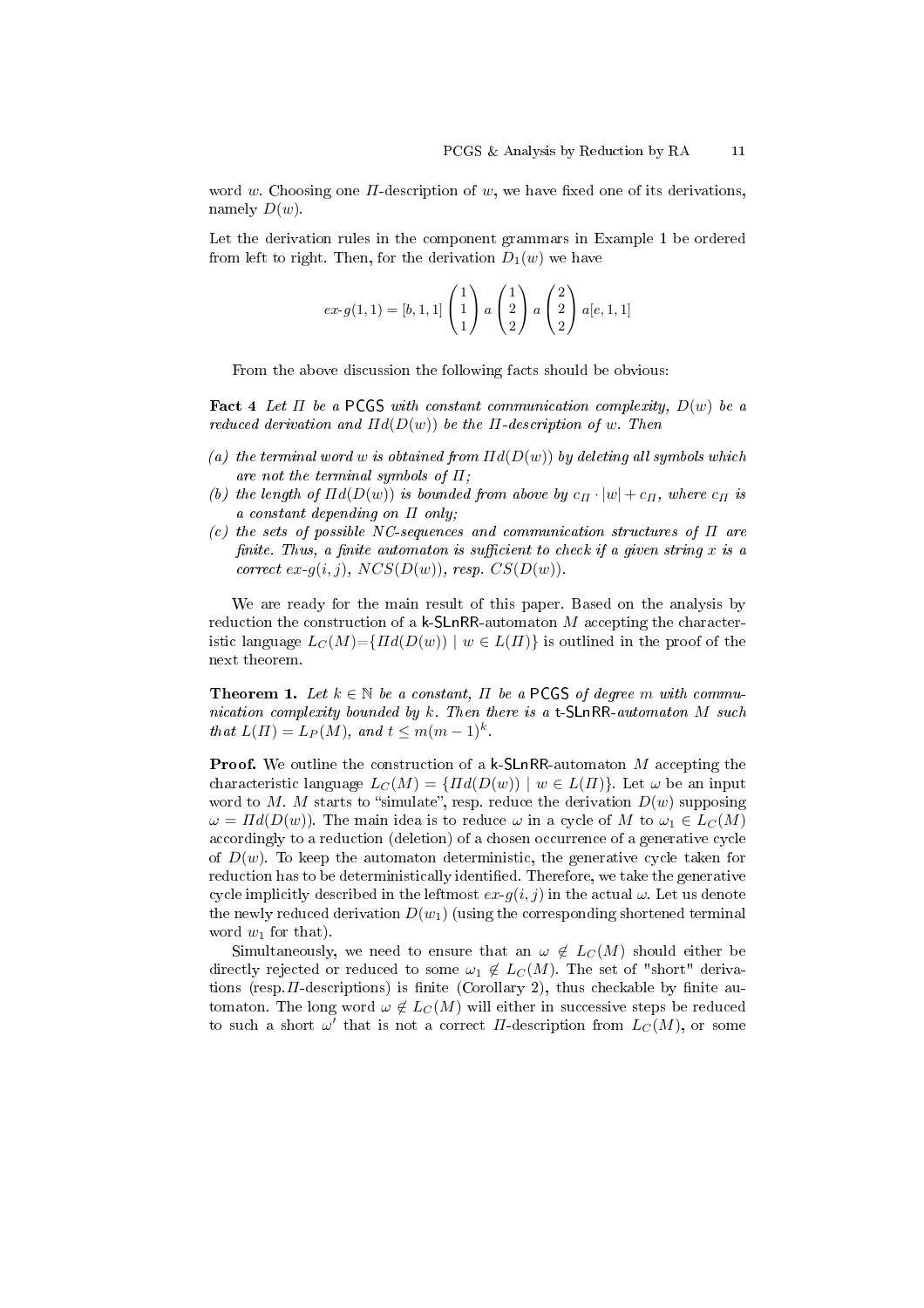inconsistency will be found within the reduction. In this way we ensure by the finite control of M the correctness preserving property of  $M$ .

Let  $short(\Pi)$  be the finite set of all generative-cycle-free  $\Pi$ -descriptions,  $\ell = \max_{\omega \in short(\Pi)} |\omega|$ . If  $|\omega| \leq \ell$  then M decides in an accepting/rejecting tail. Otherwise, M is trying to perform a cycle.

A cycle by M. At the beginning of its cycle M assumes the content  $\omega$  of the tape to be  $\omega = NCS(D(w))ex-w$ . In order to check the consistence of  $\omega$ , M stores  $NCS(D(w))$  and  $SC(D(w))$  in its finite control; remember that  $SC(D(w))$  is unambiguously given by  $NCS(D(w))$ . From now on, M can be viewed as a pair of two simultaneously working automata. One, that is responsible for reduction and the second, that is responsible for *verification* of consistency. For simplicity, we will describe those "two" automata separately.

Let us start with the description of the reduction:  $M$  deterministically finds the leftmost factor cycle in  $ex-w$ . Let this (occurrence of the) generative cycle be found between the delimiters [b, i, j] and [e, i, j] thus indicating that we are going to reduce the first generative cycle of the  $i$ -th generative section; denote this occurrence of the cycle  $c(i, j)$ .

More precisely, the prefix of the content of the  $M$ 's window is of the form

$$
[b,i,j] \begin{pmatrix} i_{1,1} \\ i_{1,2} \\ \cdots \\ i_{1,m} \end{pmatrix} \alpha_{1,i} \cdots \alpha_{r-1,i} \underbrace{\begin{pmatrix} i_{r,1} \\ i_{r,2} \\ \cdots \\ i_{r,m} \end{pmatrix}}_{c(i,j)} \alpha_{r,i} \cdots \underbrace{\begin{pmatrix} i_{s,1} \\ i_{s,2} \\ \cdots \\ i_{s,m} \end{pmatrix}}_{c(i,j)} \alpha_{s,i} \underbrace{\begin{pmatrix} i_{s+1,1} \\ i_{s+1,2} \\ \cdots \\ i_{s+1,m} \end{pmatrix}}_{c(i,j)} \cdots
$$

unambiguously identifying the first  $s + 1$  steps of the *j*-th generative section (including those of the generative cycle) as

$$
pref(j)=\left(\begin{array}{c}i_{1,1}\\i_{1,2}\\ \ldots\\i_{1,m}\end{array}\right)\cdots\left(\begin{array}{c}i_{r,1}\\i_{r,2}\\ \ldots\\i_{r,m}\end{array}\right)\cdots\left(\begin{array}{c}i_{s,1}\\i_{s,2}\\ \ldots\\i_{s,m}\end{array}\right)\left(\begin{array}{c}i_{s+1,1}\\i_{s+1,2}\\ \ldots\\i_{s+1,m}\end{array}\right)
$$

Now, if  $pref(j)$  is a possible sub-derivation in  $\Pi$  and the terminal string  $\alpha_{1,i}\ldots\alpha_{s,i}$ is consistent with this sub-derivation then  $M$ :

- remembers  $[i, pref(i)]$  in its state
- deletes  $c(i, j)$  from the tape; realize that the left-side nonterminals in production  $i_{r,p}$  and  $i_{r+1,p}$ ,  $1 \leq p \leq m$ , are the same
- remembers identification of the particular  $g(i, j)$  in which the successful reduction has just been performed<sup>4</sup> and
- moves its window

From now on M continues its left-right move and reduces relevant parts of the remembered generative cycle from all occurrences of  $ex-q(i,j), 1 \leq i \leq m$ .

<sup>&</sup>lt;sup>4</sup> For example, that particular  $g(i, j)$  might be deleted from the remembered  $NCS(D(w))$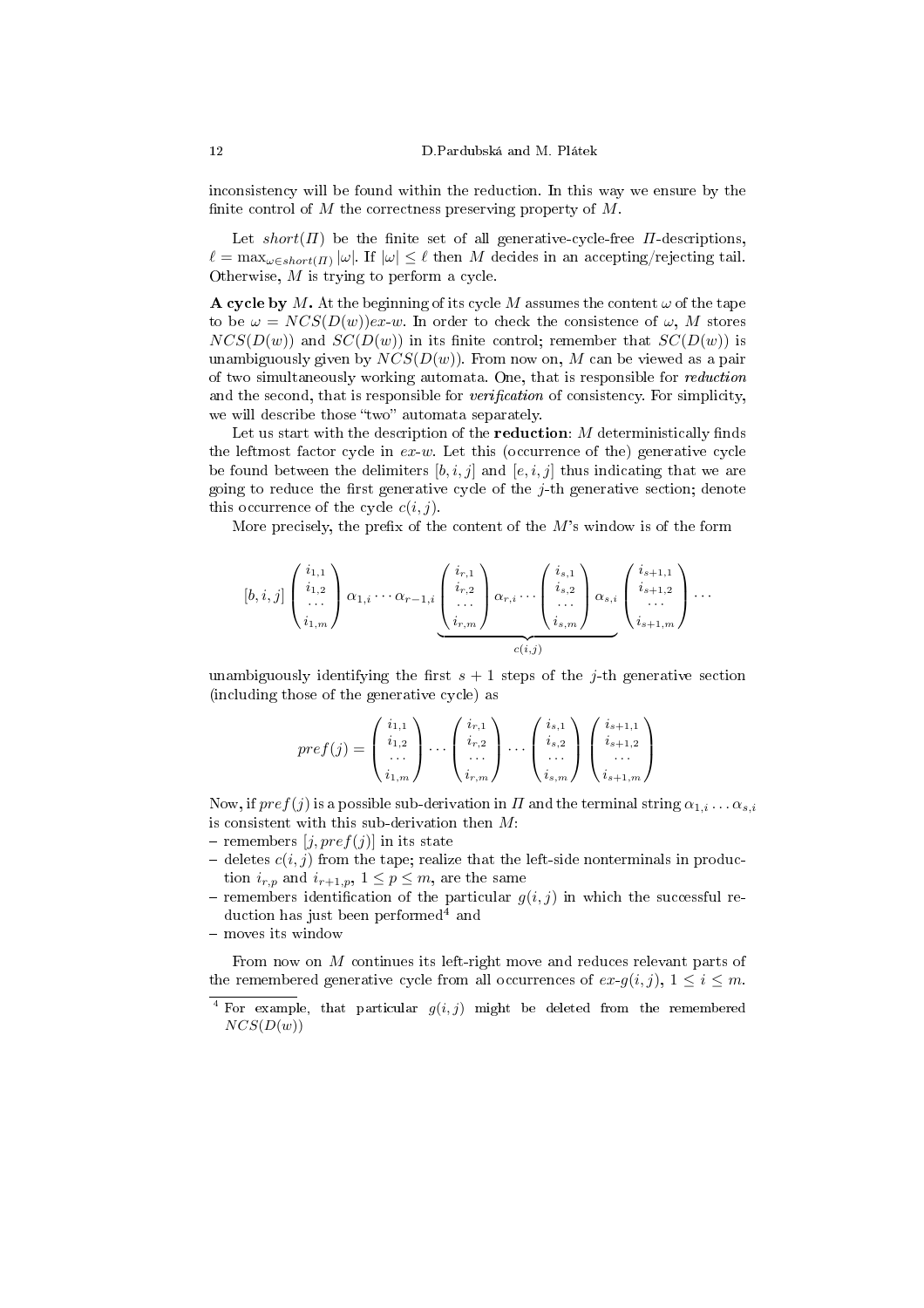For that, M repeats right-move steps until (1): [b, i', j],  $1 \leq i' \leq m$ , becomes the leftmost symbol in its window or  $(2)$ :  $\#$  becomes the rightmost symbol in its window.

 $(1)$  M tries to apply the deletion:

$$
\left[b, i', j\right] \begin{pmatrix} i_{1,1} \\ i_{1,2} \\ \cdots \\ i_{1,m} \end{pmatrix} \alpha_{1,i'} \cdots \alpha_{r-1,i'} \underbrace{\begin{pmatrix} i_{r,1} \\ i_{r,2} \\ \cdots \\ i_{r,m} \end{pmatrix}}_{c(i',j)} \alpha_{r,i'} \cdots \underbrace{\begin{pmatrix} i_{s,1} \\ i_{s,2} \\ \cdots \\ i_{s,m} \end{pmatrix}}_{c(i',j)} \alpha_{s,i'} \begin{pmatrix} i_{s+1,1} \\ i_{s+1,2} \\ \cdots \\ i_{s+1,m} \end{pmatrix} \cdots
$$

is the prefix of  $M$ 's window  $^5$ , and

 $\alpha_{1,i'} \dots \alpha_{s,i'}$  is consistent with this sub-derivation,

then  $M$  deletes  $c(i',j)$  from the tape, moves its window and continues reduction procedure in this cycle

else the computation is blocked

(2) if all occurrences of the first generative cycle in  $i$ -th generative section has successfully been reduced and verification automaton has not found any inconsistences then  $M$  restarts; otherwise it rejects

To guarantee the correctness preserving property the **verification** automaton checks the consistency of explicitly and implicitly stored information. More precisely, it verifies that

- the content of the tape is a correct  $\Pi$ -description
- each  $ex-g(i, j), 1 \leq i \leq m, 1 \leq j \leq k+1$ , describes the possible sub-derivation in  $\Pi$
- the first and last nonterminal cuts implicitly given in  $ex-g(i, j)$  are consistent with stored  $NCS(D(w))$

According to the Fact  $4(c)$  such an finite automaton exists.

Rejecting tail computation is identified when either the verification automaton finds the inconsistency within its left-right move or when the content of the tape is a short word that does not belong to  $short(\Pi)$ .

Accepting tail computation. The only situation in which the accepting tail computation occurs is when a short word  $\omega$  becomes the content of the tape and  $\omega \in short(\Pi).$ 

From the above discussion and the construction of  $M$  is not hard to see that  $M$  is a deterministic t-SLnRR-automaton that accepts the above described language  $L_C(M)$ . Moreover, we can obtain  $L_P(M)$  from  $L_C(M)$  by a projection of  $L<sub>C</sub>(M)$  into the terminal symbols of  $\Pi$ . That means  $L<sub>P</sub>(M) = L(\Pi)$ .

<sup>&</sup>lt;sup>5</sup> note that we require the described sub-derivation be the same as  $pref(j)$ , which is stored in the state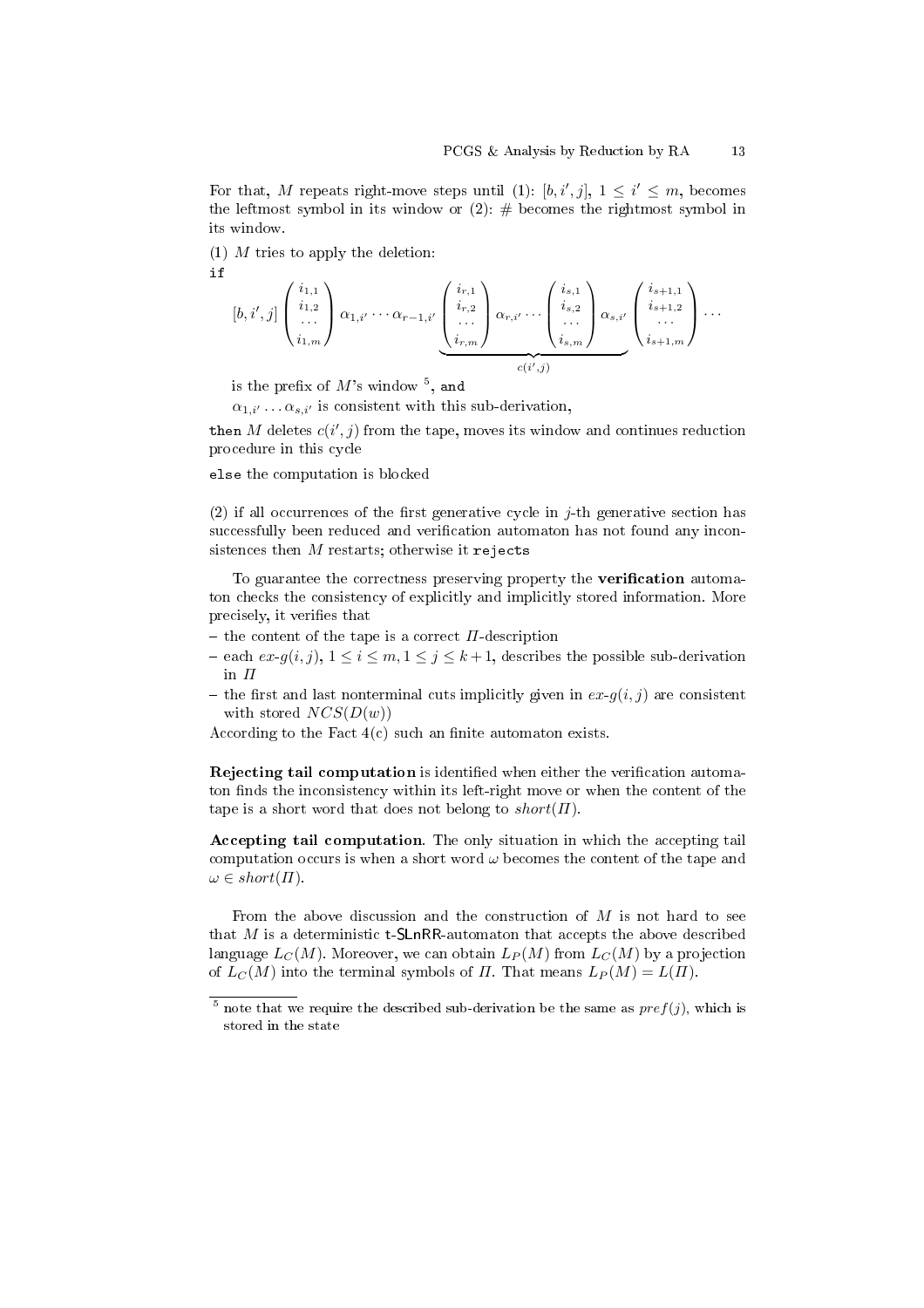Now, let us bound the parameter  $t$ . Obviously, the number of rewrites/deletes Now, let us bound the parameter t. Obviously, the number of rewrites/defectes within one cycle of M is bounded from above by  $\max_{1 \leq j \leq k+1} \sum_{i=1}^m n(i,j)$ . To bound  $n(i, j)$  realize that the number of occurrences of some  $g(i, j)$  in configuration of  $\Pi$  can be increased only by manifold communication: Consider a configuration  $C$ 

$$
(\alpha_1 A_1, \cdots, \alpha_a A_a, \cdots, \alpha_m A_m)
$$

such that  $n'(i, j)$  be the number of occurrences of  $g(i, j)$ 's in  $G_a$  and there are  $m'$  component grammars  $G_{i_1}, \ldots, G_{i_{m'}}$  such that  $A_{i_b} = Q_a, 1 \leq b \leq m'$ . Then, there are  $(m-2) \times n'(i,j)$  new occurrences of  $g(i,j)$  in the configuration after the realized communications. Since at the end of  $i$ -th generative section there is only one occurrence of  $g(i, j)$  in the single component grammar  $G_i$  and since the communication complexity of  $\Pi$  is bounded by k,  $n(i, j) \leq (m-1)^k$  obviously holds for every  $i, j$ . Thus

$$
t \le m \times (m-1)^k
$$

completes the proof.

 $\Box$ 

The following Corollary 3 easily follows from the proof of the Theorem 1. Then, the Corollary 4 is a consequence of the Corollary 3.

Corollary 3. Let  $k \in \mathbb{N}$  be a constant and  $\Pi$  be a PCGS of degree m with communication complexity k. Then there are constants  $p, t, 0 < t \leq m(m-1)^k$ , such that any long enough word  $w \in L(\Pi)$ ,  $|w| > p$  can be written in the form  $w = y_0 x_1 y_1 \cdots x_t y_t$ , where  $p \geq |x_1 \cdots x_t| > 0$ , and  $y_0 x_1^i y_1 \cdots x_t^i y_t \in L(\Pi)$  for any nonnegative integer i.

Corollary 4. Let  $k \in \mathbb{N}$  be a constant, and  $\Pi$  be a PCGS with communication complexity k. Then the language  $L(\Pi)$  is semi-linear.

The assumption about the communication complexity in Corollary 4 is necessary. As the next example from [8] shows, the unconstrained PCGSs are able to generate also languages, that are not semi-linear.

 $Example 2$ . Bellow defined PCGS illustrates how communication cycle can be used to generate the language  $L = \{a^{2^n} \mid n \in \mathbb{N}\}\$  that is not semi-linear. Note also that the only generated symbol  $\alpha$  is generated within the first generative section.

P<sup>1</sup> : {S<sup>1</sup> → aB | Q2, B<sup>1</sup> → B |²} P<sup>2</sup> : {S<sup>2</sup> → Q1, B → Q3} P<sup>3</sup> : {S<sup>3</sup> → Q1, B → B1} G<sup>1</sup> : S<sup>1</sup> aB S<sup>1</sup> Q<sup>2</sup> Q<sup>2</sup> aaB<sup>1</sup> aaB S<sup>1</sup> Q<sup>2</sup> Q<sup>2</sup> aaaaB<sup>1</sup> aaaa G<sup>2</sup> : S<sup>2</sup> Q<sup>1</sup> aB aQ<sup>3</sup> aaB<sup>1</sup> S<sup>2</sup> Q<sup>1</sup> aaB aaQ<sup>3</sup> aaaaB<sup>1</sup> S<sup>2</sup> Q<sup>1</sup> G<sup>3</sup> : S<sup>3</sup> Q<sup>1</sup> aB aB<sup>1</sup> S<sup>3</sup> S<sup>3</sup> Q<sup>1</sup> aaB aaB<sup>1</sup> S<sup>3</sup> S<sup>3</sup> Q<sup>1</sup>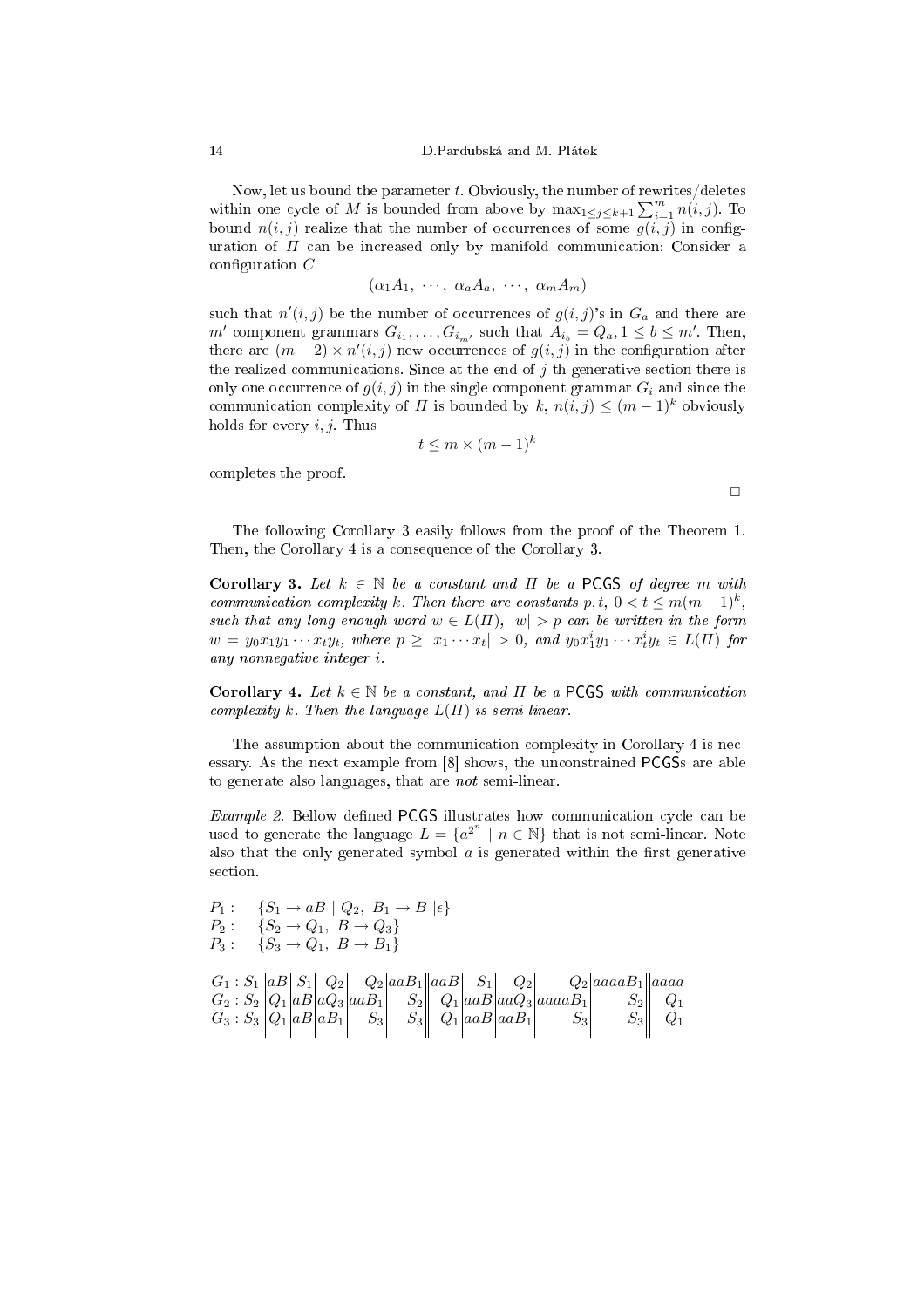As follows from the next proposition, from the number of rewrites per cycle point of view the result from Theorem 1 is not far from the optimal.

**Proposition 1.** Let  $L_{k-copy} = \{(w\#)^k \# \mid w \in \{a, b\}^+\}$ . Then  $L_{k-copy}$  ∈  $\mathcal{L}$ (k-SLnRR) –  $\mathcal{L}$ ((k-1)-SLnRR), while  $L_{k-copy}$  ∈ COM(O(log k))

Proof. First, we sketch an upper bound part for PCGS. Using quite a sophisticated construction that involves nondeterminism and timing we obtain PCGS  $\Pi_{copy}$  that generates  $L_{k-copy}$  with communication complexity  $O(\log k)$ .

PCGS generating  $L_{k-copy}$  consists of several groups of grammars:

| G <sub>2</sub>    | is used to generate $w$                                              |
|-------------------|----------------------------------------------------------------------|
| $C_1, C_2, C_3$   | are used to prepare strings of the form $(w#)^{2^s}W_i$ , one-by-one |
|                   | $(w\#)^{2^i}W_i \longrightarrow (w\#)^{2^{i+1}}W_{i+1}$              |
| ${\bf P}$         | is used to store $(w\#)^{2^i}W_i, 0 \leq i \leq  \log k  + 1$        |
| Stop <sub>3</sub> | is used to restart grammar $C_3$ whenever necessary                  |

Let  $b_m \dots b_0$  be the binary representation of k,  $m = \lfloor \log k \rfloor$ . Then,  $\omega = (w \#)^k$ is contained in  $G_1$  as a concatenation of "pieces" stored in those component grammars  $P_{i_j}$ 's for which the corresponding bit  $b_{i_j} = 1$ .

While  $w$  is generated in  $G_2$  at the beginning of the derivation all other grammars are "idling", nondeterministically choosing  $S_X \to S_X$  as long as necessary.

|  | $G_2 S_2 $<br>$C_1   S_{C_1}   S_{C_1}$<br>$C_2  S_{C_2}  S_{C_2}$<br>$C_3\big S_{C_3}\big S_{C_3}$ | $ w_1S_2 $ |  | $w \# W_1$<br>$\frac{w}{q_{G_2}}$ | $\vert w\# W_1$<br>$Q_{C_1}$ |  |
|--|-----------------------------------------------------------------------------------------------------|------------|--|-----------------------------------|------------------------------|--|
|--|-----------------------------------------------------------------------------------------------------|------------|--|-----------------------------------|------------------------------|--|

 $\mathcal{L}$ 

Then,  $G_2$  decides to idle and all the other start working in a cycle.

| $C_2$             |  |                  |                     |                                                                                                                                                                                                                                                                                                                                                                                                                                                                                                                                    |
|-------------------|--|------------------|---------------------|------------------------------------------------------------------------------------------------------------------------------------------------------------------------------------------------------------------------------------------------------------------------------------------------------------------------------------------------------------------------------------------------------------------------------------------------------------------------------------------------------------------------------------|
| $\mathcal{C}_3$   |  |                  |                     | $\begin{vmatrix} (w\#)^{2^i}W_i \begin{vmatrix} S_{C_1} & & & \\ w\#^2 & W_i \end{vmatrix} \begin{vmatrix} Q_{C_2} & & \\ (w\#)^{2^i}W_i & & \\ (w\#)^{2^i}W_i & & \\ (w\#)^{2^i}W_i & & \\ (w\#)^{2^i}W_i & & \end{vmatrix} \begin{vmatrix} Q_{C_2} & & \\ (w\#)^{2^{i+1}}W_{i+1} & & \\ (w\#)^{2^{i+1}}W_{i+1} & & \\ S_{C_3} & & \\ S_{C_3} & & \\ S_{C_4} & & \\ \end{vmatrix} \begin$<br>$\begin{vmatrix} S_{C_3} (w \# )^{2^{i+1}} W'_{i+1} \end{vmatrix}$ $\begin{vmatrix} Q_{C_1} (w \# )^{2^{i+1}} W_{i+1} \end{vmatrix}$ |
|                   |  | ${\cal Q}_{C_2}$ | $\mathcal{Q}_{C_2}$ |                                                                                                                                                                                                                                                                                                                                                                                                                                                                                                                                    |
| Stop <sub>3</sub> |  |                  | $Q_{C_3}$           |                                                                                                                                                                                                                                                                                                                                                                                                                                                                                                                                    |

At the end  $G_1$  nondeterministically wakes up and finishes generation by concatenating parts that are necessary to be concatenated. For illustration let  $k = 5$ ; written in binary  $k = 101$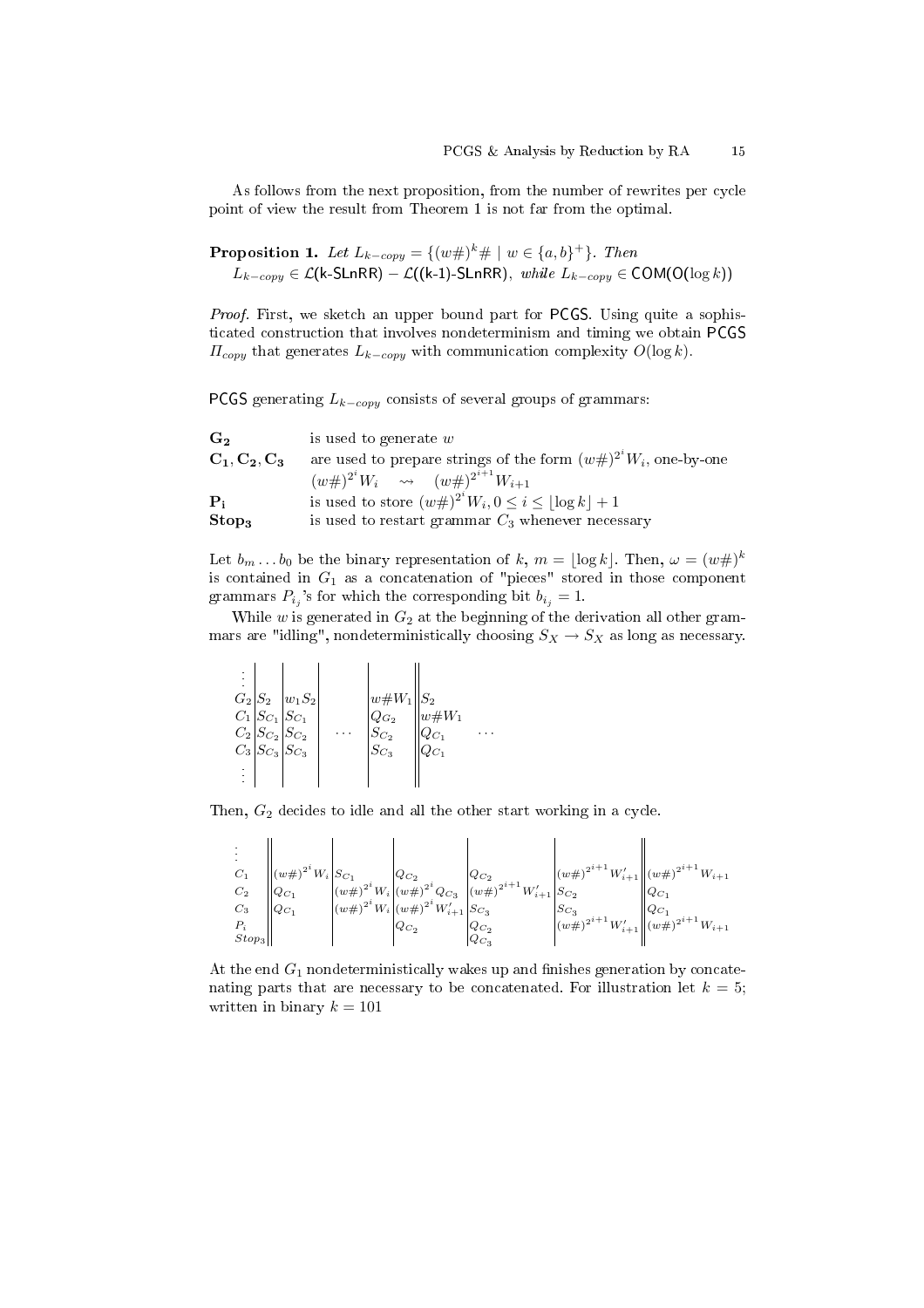16 D.Pardubská and M. Plátek

$$
G_{1}\begin{vmatrix} Q_{P_{1}} \ \vdots \ Q_{P_{1}} \end{vmatrix} (w\#)^{2^{0}} W_{0} \begin{vmatrix} (w\#)^{2^{0}} Q_{P_{2}} \ \vdots \ P_{1} \end{vmatrix} (w\#)^{2^{0}} (w\#)^{2^{0}} (w\#)^{2^{0}} (w\#)^{2^{0}} (w\#)^{2^{0}} \# = (w\#)^{5}\#
$$
  
\n
$$
G_{1} \begin{vmatrix} (w\#)^{2^{0}} W_{0} \ (w\#)^{2^{1}} W_{1} \ (w\#)^{2^{1}} W_{2} \ (w\#)^{2^{2}} W_{2} \ \vdots \end{vmatrix} S_{P_{1}} S_{P_{2}}
$$
  
\n
$$
S_{P_{2}} \begin{vmatrix} S_{P_{1}} \ \vdots \ \end{vmatrix} S_{P_{2}}
$$

Now, let us analyze the recognition of  $L_{k-copy}$  with FRR automata. It is not hard to construct an k-SLnRR-automaton  $M_{cp}$  such that  $L_P (M_{cp}) = L_{k-copy}$ . In fact, a very similar construction was presented by [6].

For the lower-bound part let  $k > 1$ . Assume that M is a  $(k-1)$ -SLnRRautomaton on  $\Gamma$  such that  $L_P(M) = L_{k-copy}$ . Let  $A(m, n, k) := ((a^m b^m)^n \#)^k \#$ where  $m, n \in \mathbb{N}_+$  are sufficiently large numbers. Obviously,  $A(m, n, k) \in L_{k-copy}$ . Hence, there exists an expanded version  $w \in \Gamma^*$  of  $A(m, n, k)$  such that  $w \in$  $L<sub>C</sub>(M)$ . Assume that w is a shortest expanded version of  $A(m, n, k)$  in  $L<sub>C</sub>(M)$ and consider an accepting computation C of M on input w. Based on the Pumping Lemma it is easily seen that this computation cannot just consist of an accepting tail computation. Thus, it begins with a cycle of the form  $w \vdash_M^c x$ . From the Correctness Preserving Property and from the assumption that  $C$  is accepting it follows that  $x \in L_{\mathcal{C}}(M)$ , which in turn implies that  $Pr^{\Sigma}(x) \in L_{k-copy}$ . As all rewrite steps of M are length-reducing,  $|x| < |w|$  follows. Thus, our choice of  $w \in L_{\mathbb{C}}(M)$  as a shortest expanded version of  $A(m, n, k)$  implies that x is not an expanded version of  $A(m, n, k)$ . Since C executes at most  $k-1$  rewrite steps in the above cycle, it follows that  $Pr^{\Sigma}(x) \notin L_{k-copy}$ . Hence,  $L_P(M) \neq L_{k-copy}$ , which implies that  $L_{k-copy} \notin \mathcal{L}_{\mathrm{P}}((k-1)$ -SLnRR).

### 5 Conclusion

Motivated by the goals of computational linguistic we have studied two computational models: strongly linearized restarting automata and returning PCGS with regular components. While the restarting automata have already been used in the context of computational linguistic, we have also assumed the usefulness of PCGSs in the field. We believe that the obtained results have confirmed our intuition. Through the analysis by reduction we have separated a non-trivial subclass of languages generated by PCGSs, which is semi-linear. We also believe that the membership-problem for this class of languages is polynomial.

Based on the observations from this paper we will try to make the similar separations for restarting automata as well. Some effort in this direction has already been initiated in [9], where new measures for PCGS and a notion of skeleton for t-FRR-automata have been introduced and studied.